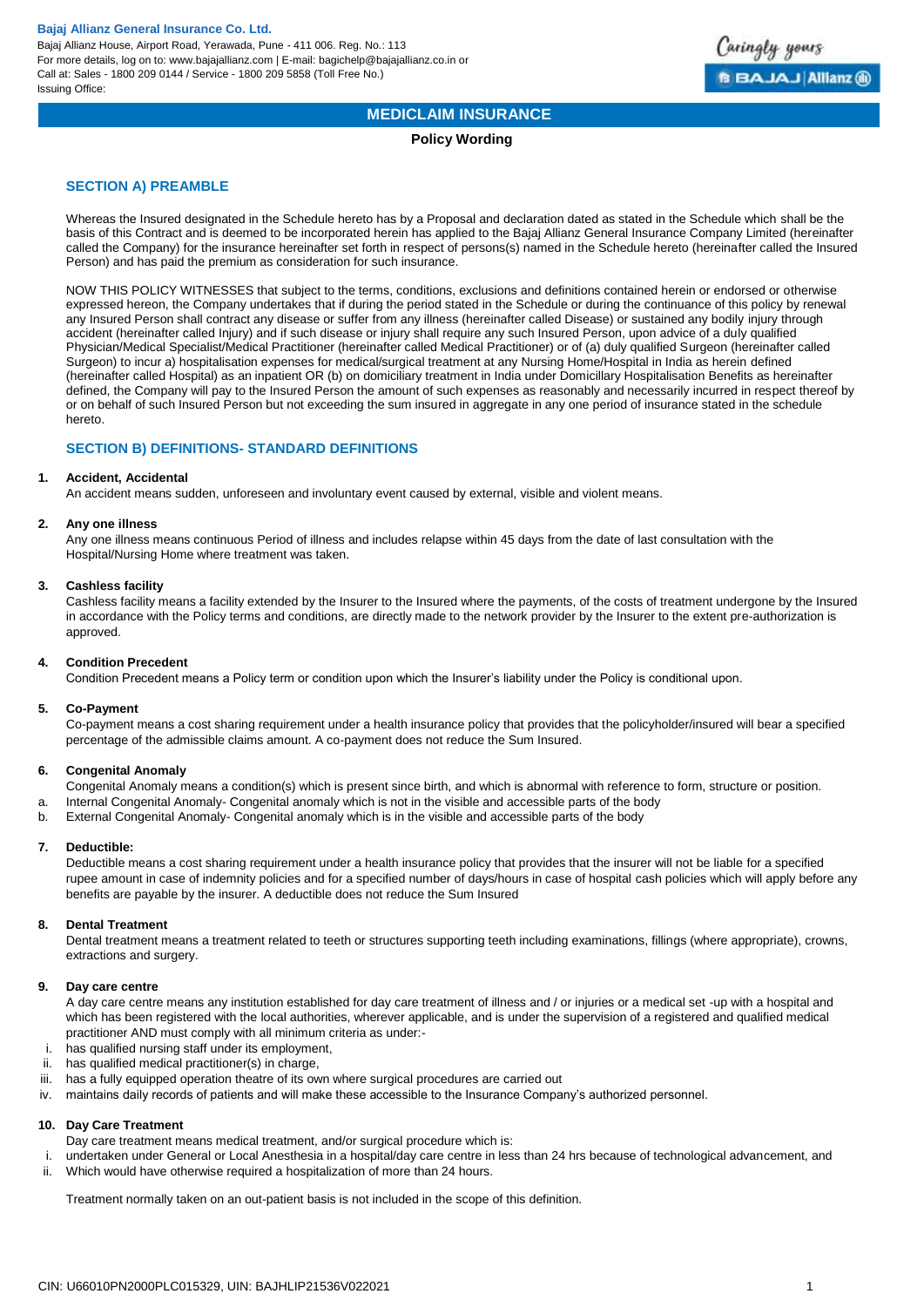Bajaj Allianz House, Airport Road, Yerawada, Pune - 411 006. Reg. No.: 113 For more details, log on to: www.bajajallianz.com | E-mail: bagichelp@bajajallianz.co.in or Call at: Sales - 1800 209 0144 / Service - 1800 209 5858 (Toll Free No.) Issuing Office:



## **MEDICLAIM INSURANCE**

## **11. Disclosure to information norm**

The Policy shall be void and all premium paid thereon shall be forfeited to the Company, in the event of misrepresentation, mis-description or non-disclosure of any material fact.

#### **12. Domiciliary Hospitalization**

Domiciliary hospitalization means medical treatment for an illness/disease/injury which in the normal course would require care and treatment at a *hospital* but is actually taken while confined at home under any of the following circumstances:

- i. the condition of the patient is such that he/she is not in a condition to be removed to a hospital, or
- ii. the patient takes treatment at home on account of non-availability of room in a hospital.

#### **13. Emergency Care**

Emergency care means management of an illness or injury which results in symptoms which occur suddenly and unexpectedly, and requires immediate care by a medical practitioner to prevent death or serious long term impairment of the Insured's health.

#### **14. Grace Period**

Grace period means the specified period of time immediately following the premium due date during which a payment can be made to renew or continue a Policy in force without loss of continuity benefits such as waiting periods and coverage of pre-existing diseases. Coverage is not available for the period for which no premium is received.

#### **15. Hospital**

A hospital means any institution established for in-patient care and day care treatment of illness and/or injuries and which has been registered as a hospital with the local authorities under the Clinical Establishments (Registration and Regulation) Act, 2010 or under the enactments specified under the Schedule of Section 56(1)

- of the said Act OR complies with all minimum criteria as under:
- i. has qualified nursing staff under its employment round the clock;
- ii. has at least 10 in-patient beds in towns having a population of less than 10,00,000 and at least 15 in-patient beds in all other places;
- iii. has qualified medical practitioner(s) in charge round the clock;
- iv. has a fully equipped operation theatre of its own where surgical procedures are carried out;
- v. maintains daily records of patients and makes these accessible to the Insurance Company's authorized personnel.

#### **16. Hospitalization**

Hospitalization means admission in a Hospital for a minimum period of 24 consecutive In patient Care hours except for specified procedures/ treatments, where such admission could be for a period of less than 24 consecutive hours.

#### **17. Illness**

Illness means a sickness or a disease or pathological condition leading to the impairment of normal physiological function and requires medical treatment.

- a. Acute condition Acute condition is a disease, illness or injury that is likely to respond quickly to treatment which aims to return the person to his or her state of health immediately before suffering the disease/illness/injury which leads to full recovery.
- b. Chronic condition A chronic condition is defined as a disease, illness, or injury that has one or more of the following characteristics:
- i. it needs ongoing or long-term monitoring through consultations, examinations, check-ups, and /or tests
- 
- ii. it needs ongoing or long-term control for relief of symptoms<br>iii. it requires rehabilitation for the patient or for the patient to b it requires rehabilitation for the patient or for the patient to be specially trained to cope with it
- iv. it continues indefinitely
- v. it recurs or is likely to recur.

## **18. Inpatient Care**

Inpatient care means treatment for which the Insured has to stay in a hospital for more than 24 hours for a covered event.

## **19. Injury/Bodily Injury**

Injury means accidental physical bodily harm excluding illness or disease solely and directly caused by external, violent and visible and evident means which is verified and certified by a Medical Practitioner.

## **20. Intensive Care Unit**

Intensive care unit means an identified section, ward or wing of a hospital which is under the constant supervision of a dedicated medical practitioner(s), and which is specially equipped for the continuous monitoring and treatment of patients who are in a critical condition, or require life support facilities and where the level of care and supervision is considerably more sophisticated and intensive than in the ordinary and other wards.

## **21. ICU Charges**

ICU (Intensive Care Unit) Charges means the amount charged by a Hospital towards ICU expenses which shall include the expenses for ICU bed, general medical support services provided to any ICU patient including monitoring devices, critical care nursing and intensivist charges.

#### **22. Maternity expenses:**

Maternity expenses means:

- a) medical treatment expenses traceable to childbirth (including complicated deliveries and caesarean sections incurred during hospitalization);
- b) expenses towards lawful medical termination of pregnancy during the Policy Period.

## **23. Medical Advice:**

Medical advice means any consultation or advice from a Medical Practitioner including the issuance of any prescription or follow up prescription.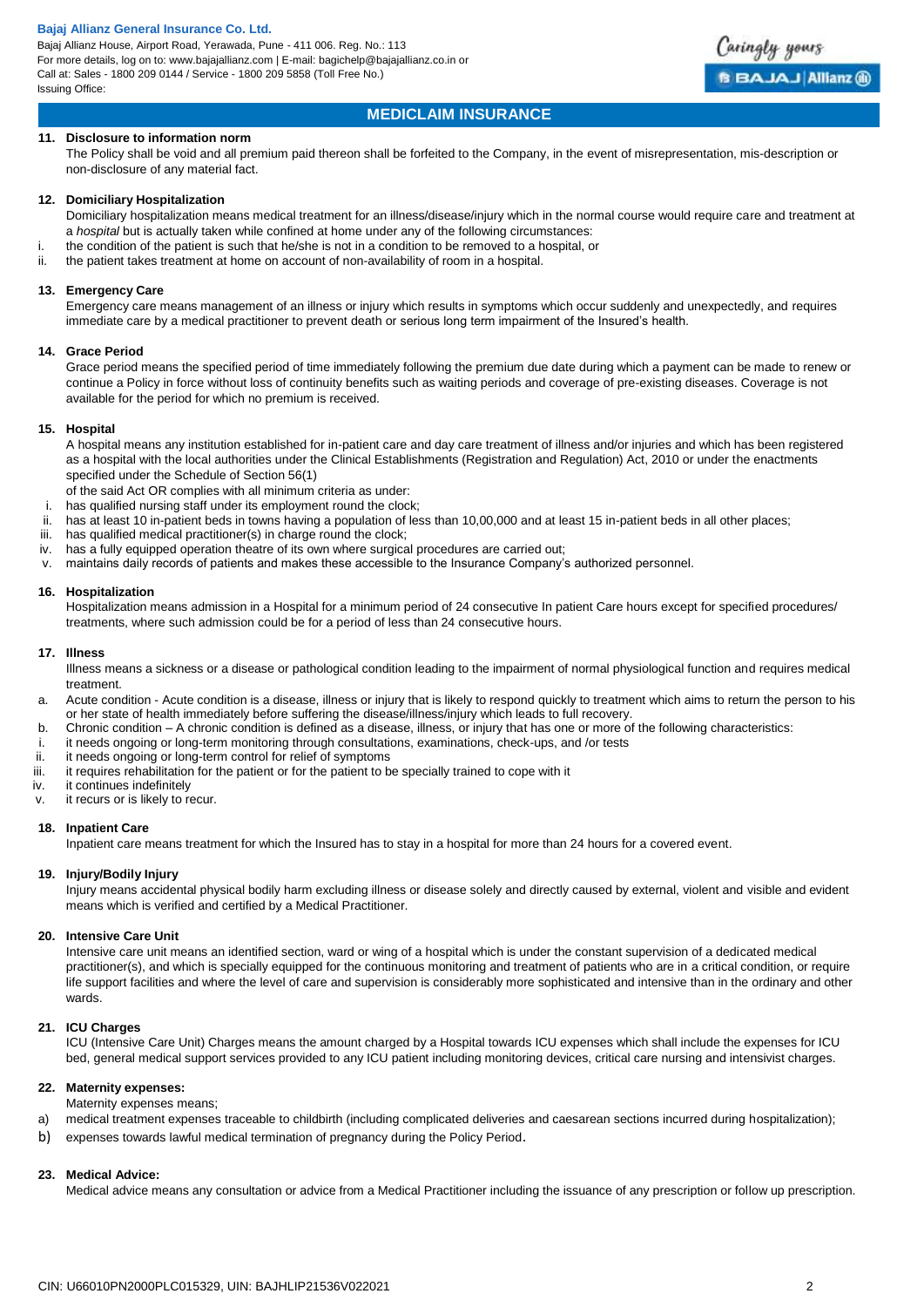Bajaj Allianz House, Airport Road, Yerawada, Pune - 411 006. Reg. No.: 113 For more details, log on to: www.bajajallianz.com | E-mail: bagichelp@bajajallianz.co.in or Call at: Sales - 1800 209 0144 / Service - 1800 209 5858 (Toll Free No.) Issuing Office:



## **MEDICLAIM INSURANCE**

## **24. Medical expenses:**

Medical Expenses means those expenses that an Insured has necessarily and actually incurred for medical treatment on account of Illness or Accident on the advice of a Medical Practitioner, as long as these are no more than would have been payable if the Insured had not been Insured and no more than other hospitals or Medical practitioners in the same locality would have charged for the same medical treatment.

#### **25. Medical Practitioner/Doctor/ Physician:**

Medical Practitioner means a person who holds a valid registration from the Medical Council of any State or Medical Council of India or Council for Indian Medicine or for Homeopathy or Ayurvedic and or such other authorities set up by the Government of India or a State Government and is thereby entitled to practice medicine within its jurisdiction; and is acting within its scope and jurisdiction of license

## **26. Medically Necessary Treatment**

- Medically necessary treatment means any treatment, tests, medication, or stay in hospital or part of a stay in hospital which
- i. is required for the medical management of the illness or injury suffered by the Insured;
- ii. must not exceed the level of care necessary to provide safe, adequate and appropriate medical care in scope, duration, or intensity;
- iii. must have been prescribed by a medical practitioner,
- iv. must conform to the professional standards widely accepted in international medical practice or by the medical community in India.

#### **27. Migration**

Migration means, the right accorded to health insurance policyholders (including all members under family cover and members of group health insurance policy), to transfer the credit gained for pre-existing conditions and time bound exclusions, with the same insurer.

## **28. Network Provider:**

Network Provider means hospitals or health care providers enlisted by an insurer, TPA or jointly by an Insurer and TPA to provide medical services to an insured by a cashless facility.

## **29. New Born Baby**

New born baby means baby born during the Policy Period and is aged up to 90 days.

#### **30. Non- Network Provider**

Non-Network provider means any hospital, day care centre or other provider that is not part of the network.

#### **31. Notification of Claim**

Notification of claim means the process of intimating a claim to the insurer or TPA through any of the recognized modes of communication.

## **32. Pre-hospitalization Medical Expenses**

Pre-hospitalization Medical Expenses means medical expenses incurred during predefined number of days preceding the hospitalization of the Insured Person, provided that:

- a. Such Medical Expenses are incurred for the same condition for which the Insured Person's Hospitalization was required, and
- b. The In-patient Hospitalization claim for such Hospitalization is admissible by the Insurance Company.

## **33. Post-hospitalization Medical Expenses**

Post-hospitalization Medical Expenses means medical expenses incurred during predefined number of days immediately after the Insured Person is discharged from the hospital provided that:

- a. Such Medical Expenses are for the same condition for which the Insured Person's hospitalization was required, and
- b. The inpatient hospitalization claim for such hospitalization is admissible by the Insurance Company.

## **34. Portability**

Portability means the right accorded to an individual health insurance policyholder (including all members under family cover) to transfer the credit gained for pre-existing conditions and time-bound exclusions from one insurer to another.

#### **35. Pre-Existing Disease**

Pre- existing disease means any condition, ailment or injury or disease

- a. That is/are diagnosed by a physician within 48 months prior to the effective date of the policy issued by the insurer or its reinstatement **Or**
- b. For which medical advice or treatment was recommended by, or received from, a physician within 48 months prior to the effective date of the policy issued by the insurer or its reinstatement.

## **36. Qualified Nurse**

Qualified nurse means a person who holds a valid registration from the Nursing Council of India or the Nursing Council of any state in India.

## **37. Reasonable and Customary charges**

Reasonable and Customary charges means the charges for services or supplies, which are the standard charges for the specific provider and consistent with the prevailing charges in the geographical area for identical or similar services, taking into account the nature of the illness / injury involved.

## **38. Room rent**

Room Rent means the amount charged by a Hospital towards Room and Boarding expenses and shall include the associated medical expenses.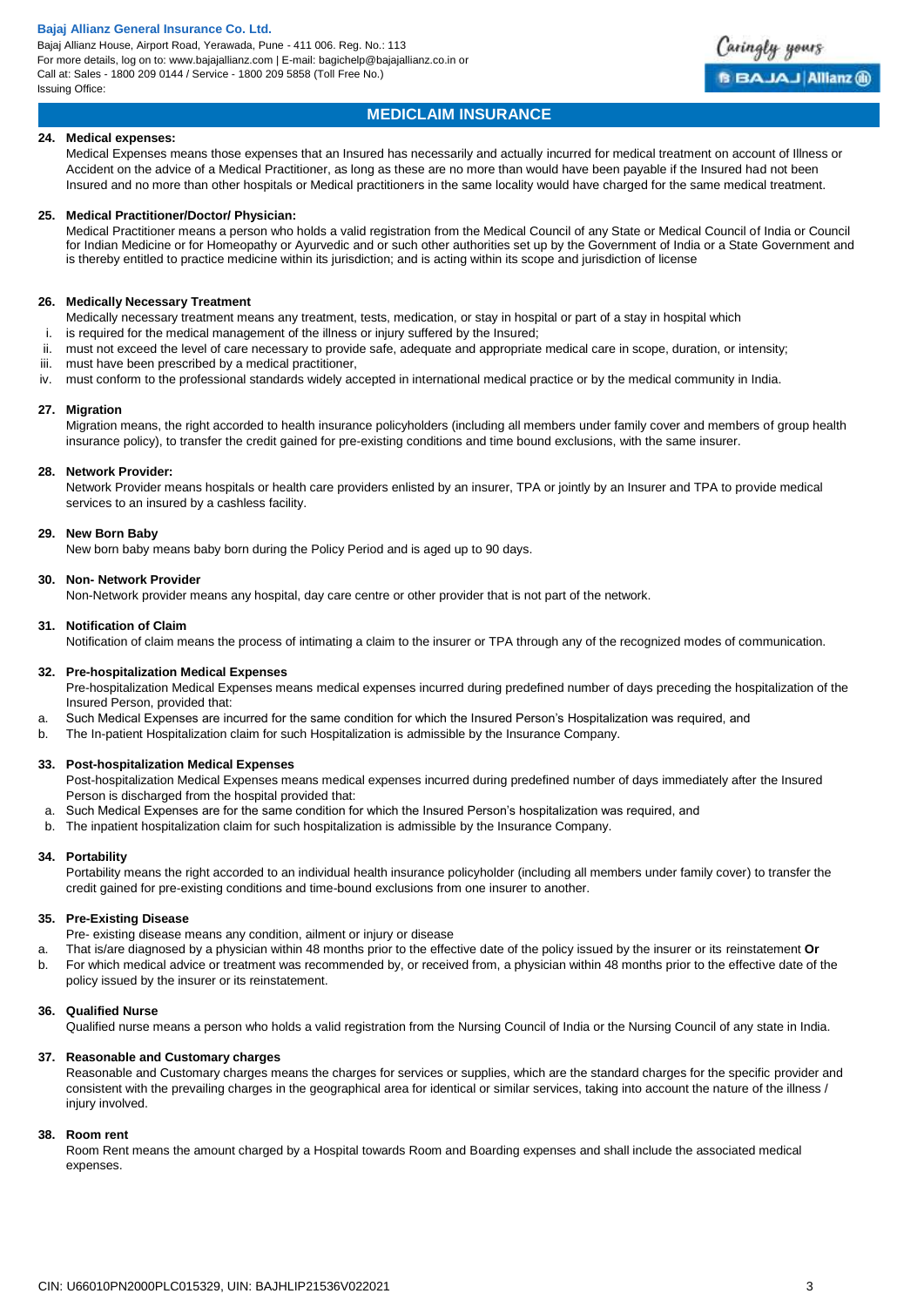Bajaj Allianz House, Airport Road, Yerawada, Pune - 411 006. Reg. No.: 113 For more details, log on to: www.bajajallianz.com | E-mail: bagichelp@bajajallianz.co.in or Call at: Sales - 1800 209 0144 / Service - 1800 209 5858 (Toll Free No.) Issuing Office:



## **MEDICLAIM INSURANCE**

## **39. Renewal**

Renewal means the terms on which the contract of insurance can be renewed on mutual consent with a provision of grace period for treating the renewal continuous for the purpose of gaining credit for pre-existing diseases, time-bound exclusions and for all waiting periods.

#### **40. Surgery or Surgical Procedure**

Surgery or Surgical Procedure means manual and / or operative procedure (s) required for treatment of an illness or injury, correction of deformities and defects, diagnosis and cure of diseases, relief from suffering and prolongation of life, performed in a hospital or day care centre by a medical practitioner.

#### **41. Unproven/Experimental treatment**

Unproven/Experimental treatment means treatment, including drug Experimental therapy, which is not based on established medical practice in India, is treatment experimental or unproven.

## **SECTION B) DEFINITIONS- SPECIFIC DEFINITIONS**

#### **1. Bajaj Allianz Network Hospitals / Network Hospitals**

Bajaj Allianz Network Hospitals / Network Hospitals means the Hospitals which have been empanelled by Us as per the latest version of the schedule of Hospitals maintained by Us, which is available to You on request. For updated list please visit our websit[e www.bajajallianz.com](http://www.bajajallianz.com/)

#### **2. Bajaj Allianz Diagnostic Centre**

Bajaj Allianz Diagnostic Centre means the diagnostic centers which have been empanelled by us as per the latest version of the schedule of diagnostic centers maintained by Us, which is available to You on request.

#### **3. Group**

The definition of a group as per the provisions of Insurance Regulatory and Development Authority of India (Health Insurance) Regulations, 2016, read with group guidelines issued by IRDAI vide circular 015/IRDA/Life/Circular/GI Guidelines/2005 dated 14th July 2005, as amended/modified/further guidelines issued, from time to time

- **4. Group Policy or Master Policy** This Policy Document, the Policy Schedule and the Proposal, declaration and applicable Endorsements under the Policy containing the terms and conditions of the insurance coverage and under which Certificates of Insurance shall be issued to the Insured Person with the details of the extent of cover available to the Insured Person, the Exclusions under the cover and the terms, conditions, warranties and limitations.
- **5. Policy Period:** means period for which the Insured Person/Insured Beneficiary is covered under the Certificate of Insurance.
- **6. Policy Schedule** means the Group Policy schedule and any annexure to it read with respective Certificate of Insurance which are forming part of the policy.
- **7. Schedule** means the Group Policy schedule and any annexure to it read with respective Certificate of Insurance

## **SECTION C) BENEFITS COVERED UNDER THE POLICY**

## **1. In-patient Hospitalization Treatment:**

In the event of any claim/s becoming admissible under this Scheme, the Company will pay to the Insured Person the amount of such expenses as would fall under different heads mentioned below, and as are reasonably and necessarily incurred thereof by or on behalf of such Insured Person, but not exceeding the Sum Insured in aggregate mentioned in the schedule hereto:

- a. Room, Boarding Expenses as provided by the hospital / nursing home
- b. Nursing Expenses
- c. Surgeon, Anesthetist, Medical Practitioner, Consultants, Specialists Fees
- d. Anesthesia, Blood, Oxygen, Operation Theatre Charges, Surgical Appliances, Medicines and Drugs, Diagnostic materials and X-ray, Dialysis, Chemotherapy, Radiotherapy, Cost of pacemaker, Artificial Limbs and Cost of Organs and similar expenses. **Note:** Company's liability in respect of all claims admitted during the period of insurance shall not exceed the Sum Insured per person mentioned in the Schedule.

## **2. Pre-hospitalization Medical Expenses-**

- Medical Expenses incurred immediately 30 days, before the Insured Person is hospitalized,provided that:
- i. Such Medical Expenses are incurred for the same condition for which the Insured Person's Hospitalisation was required, and
- ii. The In-patient Hospitalization claim for such Hospitalization is admissible by the Insurance Company.

#### **3. Post-hospitalization Medical Expenses-**

- Medical Expenses incurred immediately 60 days after the insured person is discharged from the hospital provided that:
- i. Such Medical Expenses are incurred for the same condition for which the insured person's hospitalization was required and
- ii. The inpatient hospitalization claim for such hospitalization is admissible by the insurance company.

## **4. Modern Treatment Methods and Advancement in Technologies**

Modern Treatment Methods and Advancement in Technologies (as per below list) shall be covered as mentioned in the Certificate of Insurance.

- A. Uterine Artery Embolization and HIFU
- B. Balloon Sinuplasty
- C. Deep Brain stimulation
- D. Oral chemotherapy
- E. Immunotherapy- Monoclonal Antibody to be given as injection
- F. Intra vitreal injections
- G. Robotic surgeries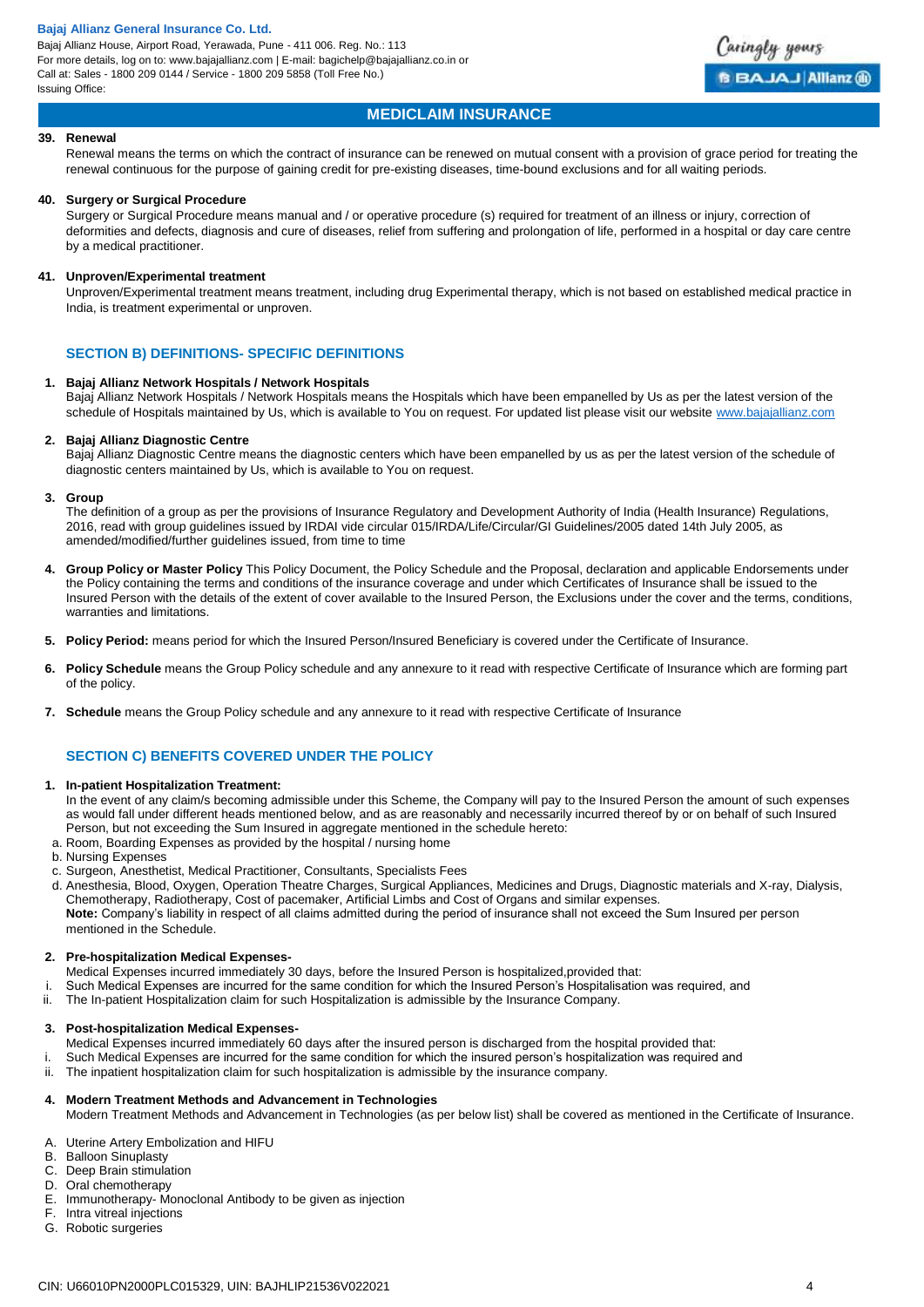Bajaj Allianz House, Airport Road, Yerawada, Pune - 411 006. Reg. No.: 113 For more details, log on to: www.bajajallianz.com | E-mail: bagichelp@bajajallianz.co.in or Call at: Sales - 1800 209 0144 / Service - 1800 209 5858 (Toll Free No.) Issuing Office:

Caringly yours **BBAJAJ Allianz @** 

## **MEDICLAIM INSURANCE**

## H. Stereotactic radio surgeries

- I. Bronchical Thermoplasty
- J. Vaporisation of the prostrate (Green laser treatment or holmium laser treatment)
- K. IONM -(Intra Operative Neuro Monitoring)
- L. Stem cell therapy: Hematopoietic stem cells for bone marrow transplant for haematological conditions to be covered This cover is subject to the Sum Insured, sub-limits, terms, conditions and definitions, exclusions contained or otherwise expressed in this Policy.

## **SECTION D) EXCLUSIONS UNDER THE POLICY - STANDARD EXCLUSIONS**

The Company shall not be liable to make any payment under this Policy in respect of any expenses whatsoever incurred by any Insured Person in connection with or in respect of:

## **I. Waiting Period**

- 1. Pre-existing Diseases waiting period (Excl01)
- a) Expenses related to the treatment of a pre-existing Disease (PED) and its direct complications shall be excluded until the expiry of number of months of continuous coverage as mentioned in Certificate of Insurance after the date of inception of the first Group Mediclaim Policy with us.
- b) In case of enhancement of Sum Insured the exclusion shall apply afresh to the extent of Sum Insured increase c) If the Insured is continuously covered without any break as defined under the portability norms of the extant IRDAI (Health Insurance) Regulations then waiting period for the same would be reduced to the extent of prior coverage.
- d) Coverage under the Policy after the expiry number of months of continuous coverage as mentioned in Certificate of Insurance for any preexisting disease is subject to the same being declared at the time of application and accepted by Us.
- 2. Specified disease/procedure waiting period (Excl02)
- a) Expenses related to the treatment of the listed Conditions, surgeries/treatments shall be excluded until the expiry of number of months of continuous coverage as mentioned in Certificate of Insurance after the date of inception of the first Group Mediclaim Policy with Us. This exclusion shall not be applicable for claims arising due to an accident.
- b) In case of enhancement of Sum Insured the exclusion shall apply afresh to the extent of Sum Insured increase.
- c) If any of the specified disease/procedure falls under the waiting period specified for Pre-Existing diseases, then the longer of the two waiting periods shall apply.
- d) The waiting period for listed conditions shall apply even if contracted after the Policy or declared and accepted without a specific exclusion. e) If the Insured is continuously covered without any break as defined under the applicable norms on portability stipulated by IRDAI, then waiting
- period for the same would be reduced to the extent of prior coverage.
- f) List of specific diseases/procedures is as below

| Cataract                                             | Benign Prostatic Hypertrophy    |
|------------------------------------------------------|---------------------------------|
| Hysterectomy for Menorrhagia or Fibromyoma<br>Hernia | Hydrocele                       |
| Congenital Internal disease                          | Fistula in anus                 |
| Piles                                                | Sinusitis and related disorders |

3. 30-day waiting period (Excl03)

- a) Expenses related to the treatment of any illness within 30 days from the first Policy commencement date shall be excluded except claims arising due to an accident, provided the same are covered.
- b) This exclusion shall not, however apply if the Insured has Continuous Coverage for more than twelve months.
- c) The within referred waiting period is made applicable to the enhanced Sum Insured in the event of granting higher Sum Insured subsequently

## **II. GENERAL EXCLUSIONS**

- 1. Investigation & Evaluation **(Excl04)**
- a) Expenses related to any admission primarily for diagnostics and evaluation purposes only are excluded
- b) Any diagnostic expenses which are not related or not incidental to the current diagnosis and treatment are excluded.
- 2. Rest Cure, rehabilitation and respite care- **(Excl05)**
	- Expenses related to any admission primarily for enforced bed rest and not for receiving treatment. This also includes:
- a) Custodial care either at home or in a nursing facility for personal care such as help with activities of daily living such as bathing, dressing,
- moving around either by skilled nurses or assistant or non-skilled persons.
- b) Any services for people who are terminally ill to address medical, physical, social, emotional and spiritual needs.

# 3. Obesity/Weight Control **(Excl06)**

- Expenses related to the surgical treatment of obesity that does not fulfil all the below conditions:
- 1) Surgery to be conducted is upon the advice of the Doctor
- 2) The surgery/Procedure conducted should be supported by clinical protocols
- 3) The member has to be 18 years of age or older and
- 4) Body Mass Index (BMI);
- a) greater than or equal to 40 or
- b) greater than or equal to 35 in conjunction with any of the following severe co-morbidities following failure of less invasive methods of weight loss:
	- i. Obesity-related cardiomyopathy
	- ii. Coronary heart disease
	- iii. Severe Sleep Apnea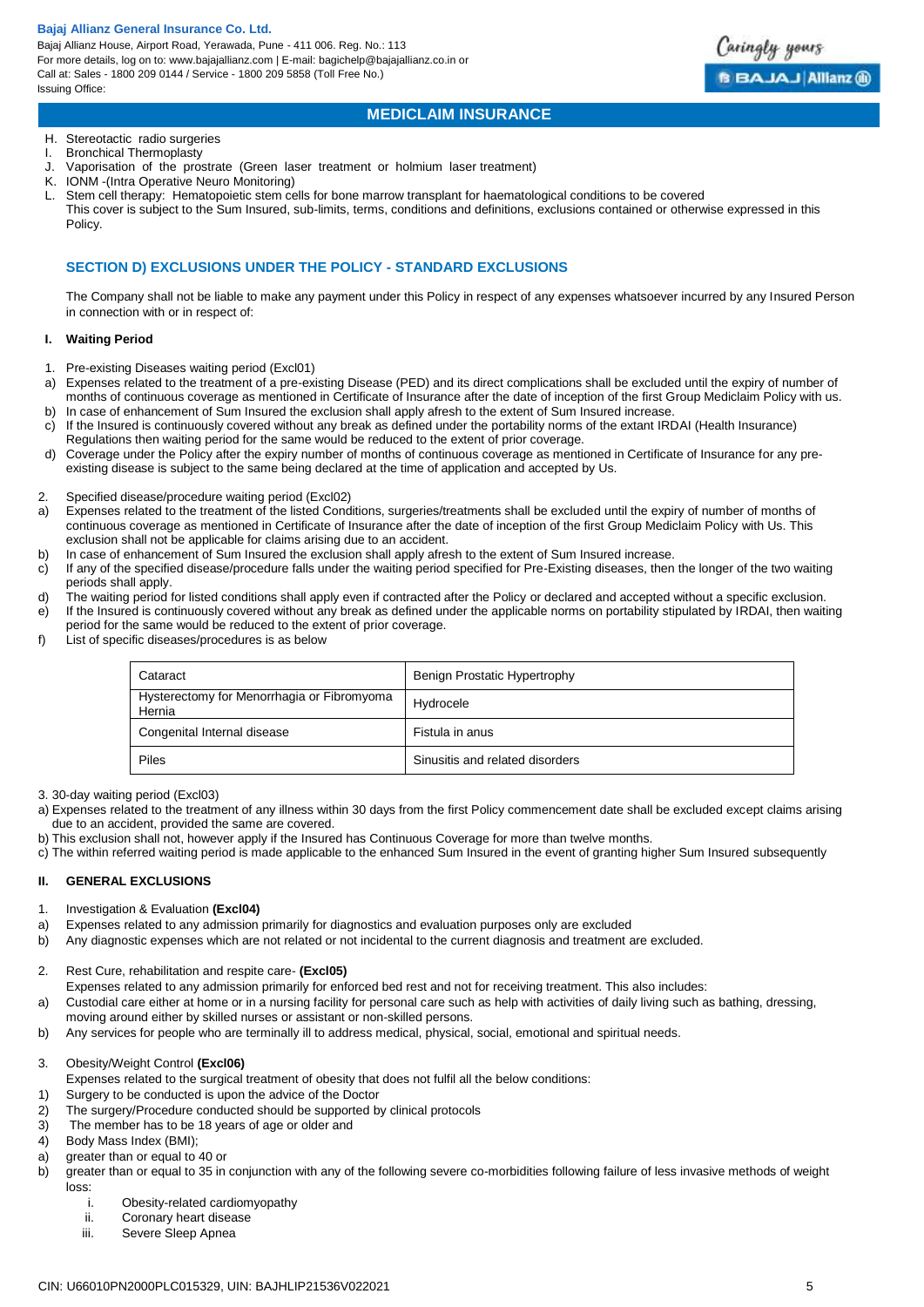

## **MEDICLAIM INSURANCE**

iv. Uncontrolled Type2 Diabetes

## 4. Change-of-gender treatments **(Excl07)**

Expenses related to any treatment, including surgical management, to change characteristics of the body to those of the opposite sex.

#### 5. Cosmetic or plastic Surgery **(Excl08)**

Expenses for cosmetic or plastic surgery or any treatment to change appearance unless for reconstruction following an Accident, Burn(s) or Cancer or as part of medically necessary treatment to remove a direct and immediate health risk to the insured. For this to be considered a medical necessity, it must be certified by the attending Medical Practitioner.

## 6. Hazardous or Adventure Sports **(Excl09)**

Expenses related to any treatment necessitated due to participation as a professional in hazardous or adventure sports, including but not limited to, para-jumping, rock climbing, mountaineering, rafting, motor racing, horse racing or scuba diving, hand gliding, sky diving, deep-sea diving.

## 7. Breach of law **(Excl10)**

Expenses for treatment directly arising from or consequent upon any Insure Person committing or attempting to commit a breach of law with criminal intent.

#### 8. Excluded Providers **(Excl11)**

Expenses incurred towards treatment in any hospital or by any Medical Practitioner or any other provider specifically excluded by the Insurer and disclosed in its website / notified to the policyholders are not admissible. However, in case of life threatening situations or following an accident, expenses up to the stage of stabilization are payable but not the complete claim.

- 9. Treatment for Alcoholism, drug or substance abuse or any addictive condition and consequences thereof. **(Excl12)**
- 10. Treatments received in heath hydros, nature cure clinics, spas or similar establishments or private beds registered as a nursing home attached to such establishments or where admission is arranged wholly or partly for domestic reasons. **(Excl13)**
- 11. Dietary supplements and substances that can be purchased without prescription, including but not limited to Vitamins, minerals and organic substances unless prescribed by a medical practitioner as part of hospitalization claim or day care procedure. **(Excl14)**

## 12. Refractive Error **(Excl15)**

Expenses related to the treatment for correction of eye sight due to refractive error less than 7.5 dioptres.

## 13. Unproven Treatments **(Excl16)**

Expenses related to any unproven treatment, services and supplies for or in connection with any treatment. Unproven treatments are treatments, procedures or supplies that lack significant medical documentation to support their effectiveness.

## 14. Sterility and Infertility **(Excl17)**

Expenses related to sterility and infertility. This includes:

- a) Any type of contraception, sterilization
- b) Assisted Reproduction services including artificial insemination and advanced reproductive technologies such as IVF, ZIFT, GIFT, ICSI
- c) Gestational Surrogacy<br>d) Reversal of sterilization
- Reversal of sterilization

## 15. Maternity **( Excl 18)**

- a) Medical Treatment Expenses traceable to childbirth (including complicated deliveries and caesarean sections incurred during hospitalization) except ectopic pregnancy.
- b) Expenses towards miscarriage (unless due to an accident) and lawful medical termination of pregnancy during the policy period. (This exclusion will stand deleted where Policy is extended to cover maternity benefits).

## **SECTION D) EXCLUSIONS UNDER THE POLICY – SPECIFIC EXCLUSIONS**

- 1. Any dental treatment that comprises of cosmetic surgery, dentures, dental prosthesis, dental implants, orthodontics, surgery of any kind unless as a result of Accidental Bodily Injury to natural teeth and also requiring hospitalization.
- 2. Medical expenses where Inpatient care is not warranted and does not require supervision of qualified nursing staff and qualified medical practitioner round the clock
- 3. War, invasion, acts of foreign enemies, hostilities (whether war be declared or not), civil war, commotion, unrest, rebellion, revolution, insurrection, military or usurped power or confiscation or nationalization or requisition of or damage by or under the order of any government or public local authority.
- Any Medical expenses incurred due to Act of Terrorism will be covered under the Policy.
- 4. External medical equipment of any kind used at home as post Hospitalization care including cost of instrument used in the treatment of Sleep Apnoea Syndrome (C.P.A.P), Continuous Peritoneal Ambulatory Dialysis (C.P.A.D) and Oxygen concentrator for Bronchial Asthmatic condition.
- 5. Congenital external diseases or defects or anomalies, growth hormone therapy, stem cell implantation or surgery except for Hematopoietic stem cells for bone marrow transplant for haematological conditions.
- 6. Intentional self-injury (including but not limited to the use or misuse of any intoxicating drugs or alcohol)
- 7. Vaccination or inoculation unless forming a part of post bite treatment or if medically necessary and forming a part of treatment recommended by the treating Medical practitioner.
- 8. All non-medical Items as per Annexure II
- 9. Any treatment received outside India is not covered under this Policy.
- 10. Treatment for any other system other than modern medicine (allopathy)
- 11. Circumcision unless required for the treatment of Illness or Accidental bodily injury.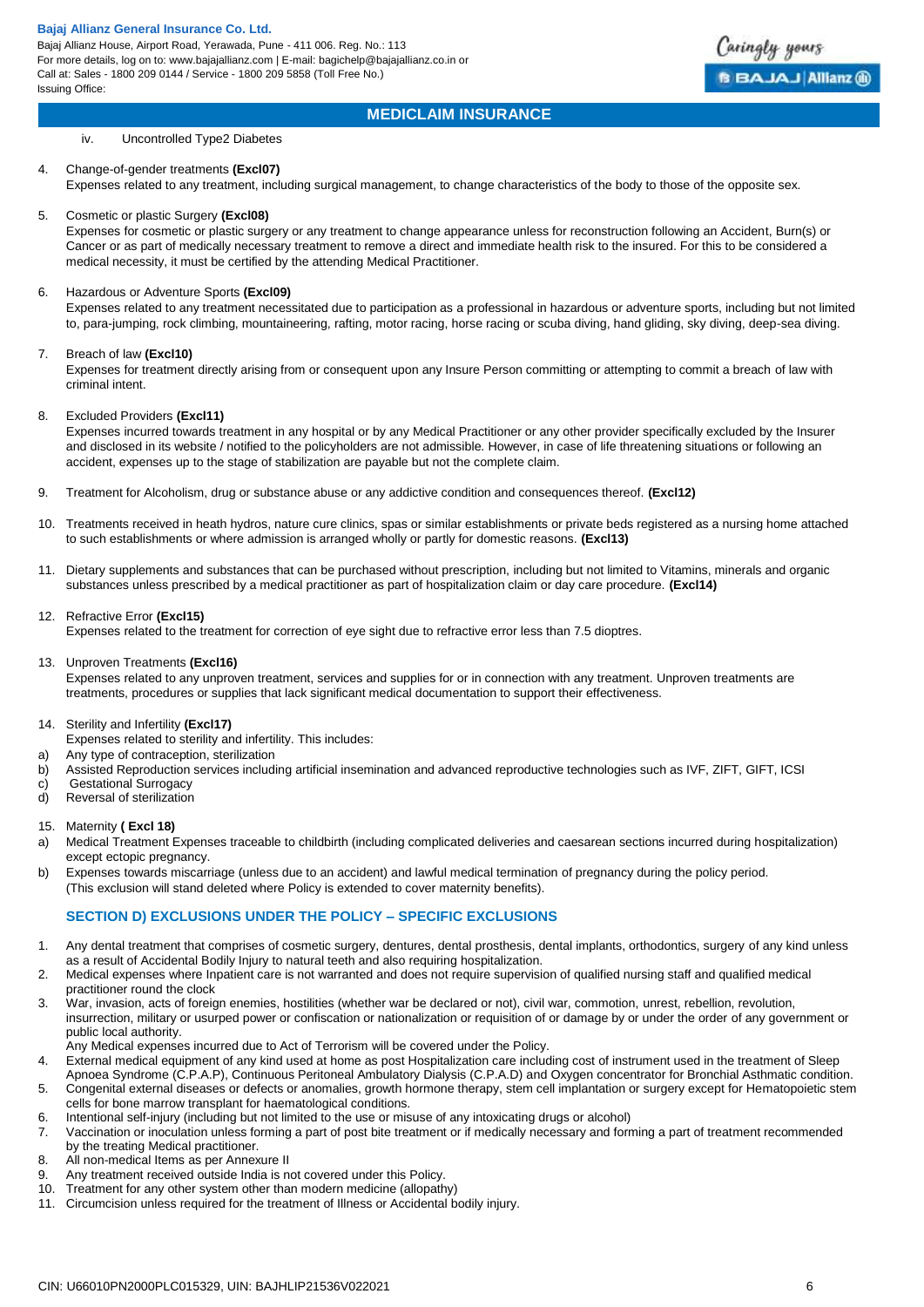

## **MEDICLAIM INSURANCE**

## **SECTION E) GENERAL TERMS AND CLAUSES - STANDARD GENERAL TERMS AND CLAUSES**

## **1. Disclosure of information**

The policy shall be void and all premium paid thereon shall be forfeited to the Company in the event of misrepresentation, mis description or non-disclosure of any material fact by the policyholder.

## **2. Condition Precedent to Admission of Liability**

The terms and conditions of the policy must be fulfilled by the Insured Person for the Company to make any payment for claim(s) arising under the policy.

## **3. Complete Discharge**

Any payment to the policyholder, insured person or his/ her nominees or his/ her legal representative or assignee or to the Hospital, as the case may be, for any benefit under the policy shall be a valid discharge towards payment of claim by the Company to the extent of that amount for the particular claim.

## **4. Claim Settlement. (provision for Penal interest)**

- i. The Company shall settle or reject a claim, as the case may be, within 30 days from the date of receipt of last necessary document.
- ii. ln the case of delay in the payment of a claim, the Company shall be liable to pay interest to the policyholder from the date of receipt of last necessary document to the date of payment of claim at a rate 2% above the bank rate.
- iii. However, where the circumstances of a claim warrant an investigation in the opinion of the Company, it shall initiate and complete such investigation at the earliest, in any case not later than 30 days from the date of receipt of last necessary document- ln such cases, the Company shall settle or reject the claim within 45 days from the date of receipt of last necessary document.
- iv. ln case of delay beyond stipulated 45 days, the Company shall be liable to pay interest to the policyholder at a rate 2% above the bank rate from the date of receipt of last necessary document to the date of payment of claim.

(Explanation: "Bank rate" shall mean the rate fixed by the Reserve Bank of India (RBI) at the beginning of the financial year in which claim has fallen due)

#### **5. Multiple Policies**

- i. ln case of multiple policies taken by an insured person during a period from one or more insurers to indemnify treatment costs, the insured person shall have the right to require a settlement of his/her claim in terms of any of his/her policies. ln all such cases the insurer chosen by the insured person shall be obliged to settle the claim as long as the claim is within the limits of and according to the terms of the chosen policy.
- ii. lnsured person having multiple policies shall also have the right to prefer claims under this policy for the amounts disallowed under any other policy / policies even if the sum insured is not exhausted. Then the insurer shall independently settle the claim subject to the terms and conditions of this policy.
- iii. If the amount to be claimed exceeds the sum insured under a single policy, the insured person shall have the right to choose insurer from whom he/ she wants to claim the balance amount.
- Where an insured person has policies from more than one insurer to cover the same risk on indemnity basis, the insured person shall only be indemnified the treatment costs in accordance with the terms and conditions of the chosen policy.

## **6. Nomination**

The policyholder is required at the inception of the policy to make a nomination for the purpose of payment of claims under the policy in the event of death of the policyholder. Any change of nomination shall be communicated to the company in writing and such change shall be effective only when an endorsement on the policy is made. ln the event of death of the policyholder, the Company will pay the nominee {as named in the Policy Schedule/Policy Certificate/Endorsement (if any)} and in case there is no subsisting nominee, to the legal heirs or legal representatives of the policyholder whose discharge shall be treated as full and final discharge of its liability under the policy.

## **7. Renewal of Policy**

The policy shall ordinarily be renewable except on misrepresentation by the insured person, grounds of fraud, misrepresentation by the insured person.

- The Company shall endeavor to give notice for renewal. However, the Company is not under obligation to give any notice for renewal.
- ii. Renewal shall not be denied on the ground that the insured person had made a claim or claims in the preceding policy years.
- iii. Request for renewal along with requisite premium shall be received by the Company before the end of the policy period.
- iv. At the end of the policy period, the policy shall terminate and can be renewed within the Grace Period of 30 days to maintain continuity of benefits without break in policy. Coverage is not available during the grace period.
- v. No loading shall apply on renewals based on individual claims experience

# **8. Cancellation**

The policyholder may cancel this policy by giving 15days'written notice and in such an event, the Company shall refund premium for the unexpired policy period as detailed below

| <b>Period in Risk</b> | <b>Refund Grid</b>       |
|-----------------------|--------------------------|
| Upto one month        | 1/4th of annual rate     |
| Upto three months     | 1/2 of the annual rate   |
| Upto six months       | 3/4th of the annual rate |
| Exceeding six months  | Full annual rate         |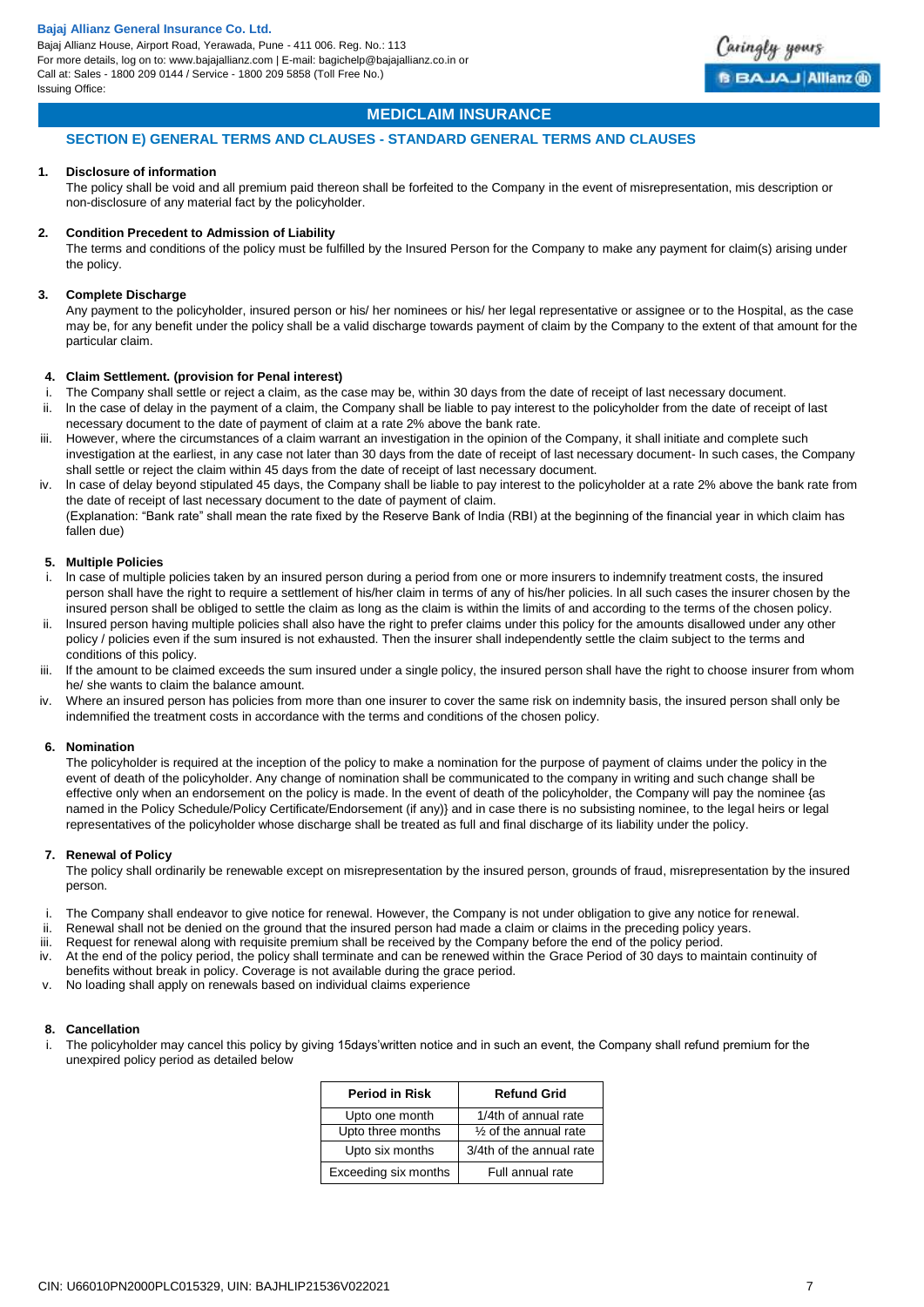

# **MEDICLAIM INSURANCE**

Notwithstanding anything contained herein or otherwise, no refunds of premium shall be made in respect of Cancellation where, any claim has been admitted or has been lodged or any benefit has been availed by the insured person under the policy.

ii. The Company may cancel the policy at any time on grounds of misrepresentation non-disclosure of material facts, fraud by the insured person by giving 15 days' written notice. There would be no refund of premium on cancellation on grounds of misrepresentation, non-disclosure of material facts or fraud.

## **9. Migration**

The Insured beneficiary will have the option to migrate the policy to other health insurance products/plans offered by the company by applying for migration of the policy at least 30 days before the policy renewal date as per IRDAI guidelines on Migration. If such person is presently covered and has been continuously covered without any lapses under any health insurance product/plan offered by the company, the Insured beneficiary will get the accrued continuity benefits in waiting periods as per IRDAI guidelines on migration. For Detailed Guidelines on migration, kindly refer the lin[k https://www.irdai.gov.in/ADMINCMS/cms/Circulars\\_List.aspx?mid=3.2.3](https://www.irdai.gov.in/ADMINCMS/cms/Circulars_List.aspx?mid=3.2.3)

## **10. Portability**

The Insured beneficiary will have the option to port the policy to other insurers by applying to such insurer to port the entire policy along with all the members of the family, if any, at least 45 days before, but not earlier than 60 days from the policy renewal date as per IRDAI guidelines related to portability. If such person is presently covered and has been continuously covered without any lapses under any health insurance policy with an Indian General/Health insurer, the proposed Insured beneficiary will get the accrued continuity benefits in waiting periods as per IRDAI guidelines on portability. For Detailed Guidelines on portability, kindly refer the link [https://www.irdai.gov.in/ADMINCMS/cms/Circulars\\_List.aspx?mid=3.2.3](https://www.irdai.gov.in/ADMINCMS/cms/Circulars_List.aspx?mid=3.2.3)

## **11. Possibility of Revision of Terms of the Policy lncluding the Premium Rates**

The Company, with prior approval of lRDAl, may revise or modify the terms of the policy including the premium rates. The insured person shall be notified three months before the changes are effected.

## **12. Fraud**

- i. If any claim made by the Insured beneficiary, is in any respect fraudulent, or if any false statement, or declaration is made or used in support thereof, or if any fraudulent means or devices are used by the Insured beneficiary or anyone acting on his/her behalf to obtain any benefit under this policy, all benefits under this policy and the premium paid shall be forfeited.
- ii. Any amount already paid against claims made under this policy but which are found fraudulent later shall be repaid by all recipient(s)/policyholder(s), who has made that particular claim, who shall be jointly and severally liable for such repayment to the insurer.
- iii. For the purpose of this clause, the expression "fraud" means any of the following acts committed by the Insured beneficiary or by his agent or the hospital/ doctor/any other party acting on behalf of the Insured beneficiary, with intent to deceive the insurer or to induce the insurer to issue an insurance policy:
- a) the suggestion, as a fact of that which is not true and which the Insured beneficiary does not believe to be true;<br>b) the active concealment of a fact by the Insured beneficiary having knowledge or belief of the fact:
- the active concealment of a fact by the Insured beneficiary having knowledge or belief of the fact;
- c) any other act fitted to deceive; and
- d) any such actor omission as the law specially declares to be fraudulent
- iv. The Company shall not repudiate the claim and / or forfeit the policy benefits on the ground of Fraud, if the insured person / beneficiary can prove that the misstatement was true to the best of his knowledge and there was no deliberate intention to suppress the fact or that such misstatement of or suppression of material fact are within the knowledge of the insurer.

## **13. Withdrawal of Policy**

- i. ln the likelihood of this product being withdrawn in future, the Company will intimate the insured person about the same 90 days prior to expiry of the policy.
- Insured Person will have the option to migrate to similar health insurance product available with the Company at the time of renewal with all the accrued continuity benefits such as cumulative bonus, waiver of waiting period. as per IRDAI guidelines, provided the policy has been maintained without a break.

## **14. Grievance Redressal Procedure**

The company has always been known as a forward-looking customer centric organization. It takes immense pride in its approach of "Caringly Yours". To provide you with top-notch service on all fronts, the company has provided with multiple platforms via which you can always reach out to us at below mentioned touch points

- 1. Our toll-free number 1-800-209- 5858 or 020-30305858, say Say "Hi" on WhatsApp on +91 7507245858
- 2. Branches for resolution of your grievances / complaints, the Branch details can be found on our website
- [www.bajajallianz.com/branch-locator.html](http://www.bajajallianz.com/branch-locator.html) 3. Register your grievances / complaints on our website
- [www.bajajallianz.com/about-us/customer-service.html](http://www.bajajallianz.com/about-us/customer-service.html)
- 4. E-mail
- a) Level 1: Write to [bagichelp@bajajallianz.co.in](mailto:bagichelp@bajajallianz.co.in) and for senior citizens to [seniorcitizen@bajajallianz.co.in](mailto:seniorcitizen@bajajallianz.co.in)
- b) Level 2: In case you are not satisfied with the response given to you at Level 1 you may write to our Grievance Redressal Officer at [ggro@bajajallianz.co.in](mailto:ggro@bajajallianz.co.in)
- c) Level 3: If in case, your grievance is still not resolved, and you wish to talk to our care specialist, please give a missed call on +91 80809 45060 OR SMS To 575758 and our care specialist will call you back
- 5. If you are still not satisfied with the decision of the Insurance Company, you may approach the Insurance Ombudsman, established by the Central Government for redressal of grievance. Detailed process along with list of Ombudsman offices are available at [www.cioins.co.in/ombudsman.html](http://www.cioins.co.in/ombudsman.html)

The contact details of the Ombudsman offices are mentioned in **Annexure III**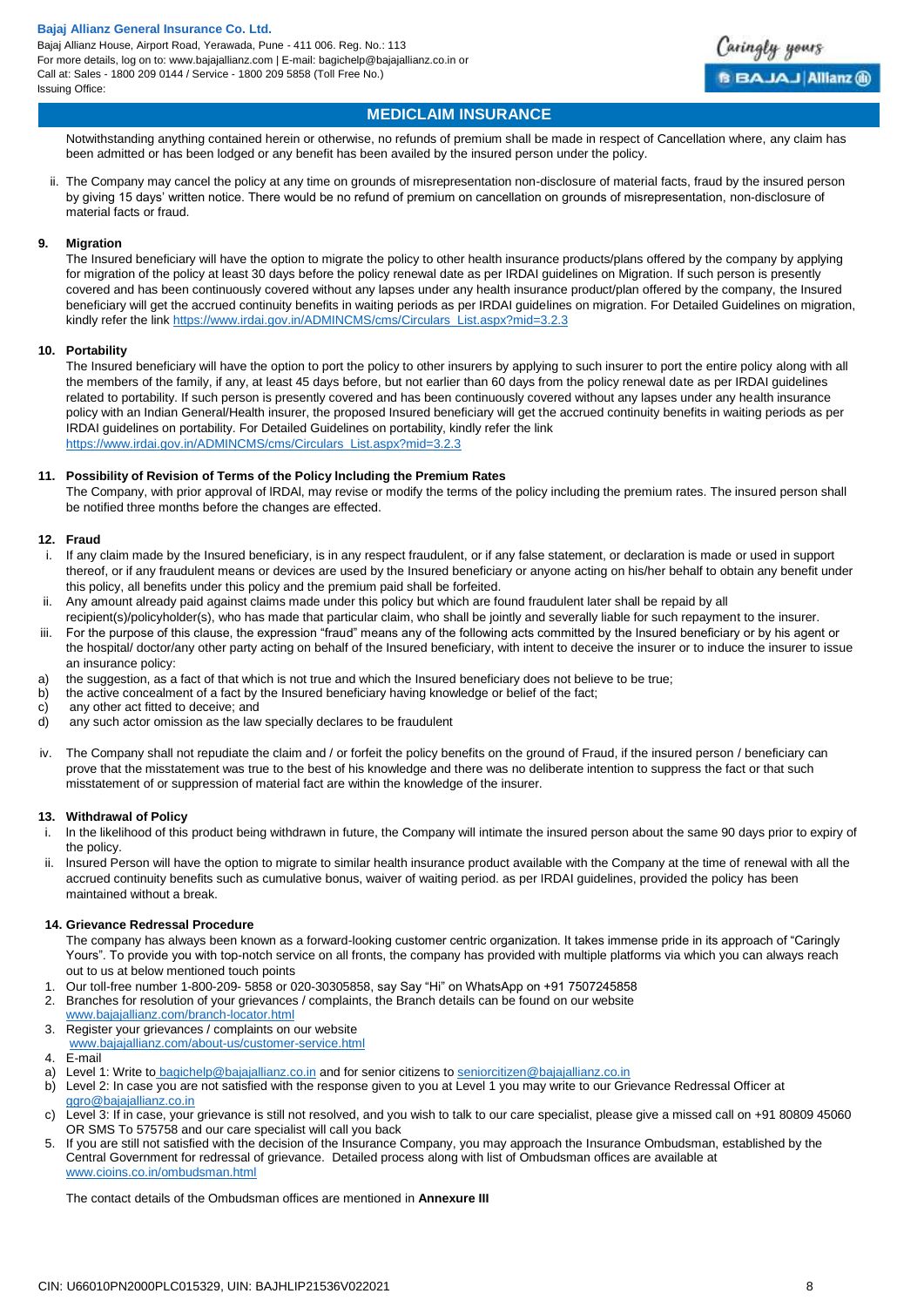

## **MEDICLAIM INSURANCE**

## **SECTION E) GENERAL TERMS AND CLAUSES – SPECIFIC TERMS AND CLAUSES**

## **15. Insured**

Only those persons named as the insured in the Policy Schedule shall be covered under this Policy. Cover under this Policy shall be withdrawn from any Insured upon such Insured giving 14 days written notice to be received by Us.

## **16. Communications**

Any communication meant for Us must be in writing and be delivered to Our address shown in the Schedule. Any communication meant for You will be sent by Us to Your address shown in the Schedule.

## **17. Paying a Claim**

- i. You agree that We need only make payment when You or someone claiming on Your behalf has provided Us with necessary documentation and information.
- ii. We will make payment to You or Your Nominee. If there is no Nominee and You are incapacitated or deceased, We will pay Your heir, executor or validly appointed legal representative and any payment We make in this way will be a complete and final discharge of Our liability to make payment.

#### **18. Basis of Claims Payment**

- i. If You suffer a relapse within 45 days of the date when You last obtained medical treatment or consulted a Medical practitioner and for which a claim has been made, then such relapse shall be deemed to be part of the same claim.
- ii. The day care procedures listed are subject to the exclusions, terms and conditions of the Policy and will not be treated as independent coverage under the Policy.
- iii. We shall make payment in Indian Rupees only.

## **19. Inclusion of members under the Policy:**

Where an Insured is added to this Policy, either by way of Endorsement or at the time of renewal, the pre-existing disease clause, exclusions and waiting periods will be applicable considering such Policy Year as the first year of Policy with the Company for the Insured.

#### **20. Territorial Limits & Governing Law**

- i. We cover medical expenses for treatment availed within India only. Our liability to make any payment shall be to make payment within India and in Indian Rupees only.
- ii. The Policy constitutes the complete contract of insurance. No change or alteration shall be valid or effective unless approved in writing by Us, which approval shall be evidenced by an Endorsement on the Schedule.
- iii. The construction, interpretation and meaning of the provisions of this Policy shall be determined in accordance with Indian law. The section headings of this Policy are included for descriptive purposes only and do not form part of this Policy for the purpose of its construction or interpretation.

## **21. Arbitration and Reconciliation**

- i. If any dispute or difference shall arise as to the quantum of claim to be paid under this Policy (liability/claim being otherwise admitted by the Insurers), such difference shall independently of all other question be referred to the decision of a sole arbitrator to be appointed in writing by the Insurer and the Insured who has made claim under this Policy or if they cannot agree upon a single arbitrator within 30 days of any party [the Insurer or the and the Insured who has made claim under this Policy] invoking arbitration, the same shall be referred to a panel of three arbitrators, comprising of two arbitrators one to be appointed by the Insured who has made claim under this Policy and the Insurer, respectively, who are the parties to the dispute/ difference and the third arbitrator to be appointed by such two appointed arbitrators and arbitration shall be conducted under and in accordance with the provisions of the Arbitration and Conciliation Act, 1996 as amended from time to time. The law of the arbitration will be Indian law.
- ii. It is clearly agreed and understood that no difference or dispute shall be referable to arbitration as herein before provided if the Insurers has disputed or not accepted/admitted the liability/claim under the Policy.
- iii. It is hereby expressly stipulated and declared that it shall be a condition precedent to any right of action or suit read with this Policy that the award by such arbitrator/ arbitrators of the amount of the Loss or damage shall be first obtained.
- iv.It is also hereby further expressly agreed and declared that if the Insurers shall disclaim/repudiate the liability to the Insured for any claim under the Policy, and such claim shall not, within 12 calendar months from the date of such disclaimer/repudiation have been made the subject matter of a suit in a court of law, then all benefits/indemnities under the Policy shall be forfeited and the rights of Insured shall stand extinguished and the liability of the Insurers shall also stand discharged.
- v. The seat of the arbitration shall be Pune. This condition remains valid, should the Policy become void.
- vi.In the event that these arbitration provisions shall be held to be invalid then all such disputes or differences shall be referred to the exclusive jurisdiction of the Indian Courts subject to other Terms and Conditions of this Policy.

## **SECTION E) GENERAL TERMS AND CLAUSES – OTHER TERMS AND CONDITIONS**

## **22. Claims Procedure**

All Claims will be settled by In house claims settlement team of the Company and no TPA is engaged. However the Company reserves to engage TPA at any time, at the sole discretion of the Company.

If You meet with any Accidental Bodily Injury or suffer an Illness that may result in a claim, then as a condition precedent to Our liability, You must comply with the following:

## **A. Cashless Claims Procedure:**

- Cashless treatment is only available at Network Hospitals. In order to avail of cashless treatment, the following procedure must be followed by You:
- i. Treatment may be taken in a network provider and is subject to pre authorization by the Company or its authorized TPA.
- Cashless request form available with the network provider and TPA shall be completed and sent to the Company/TPA for authorization.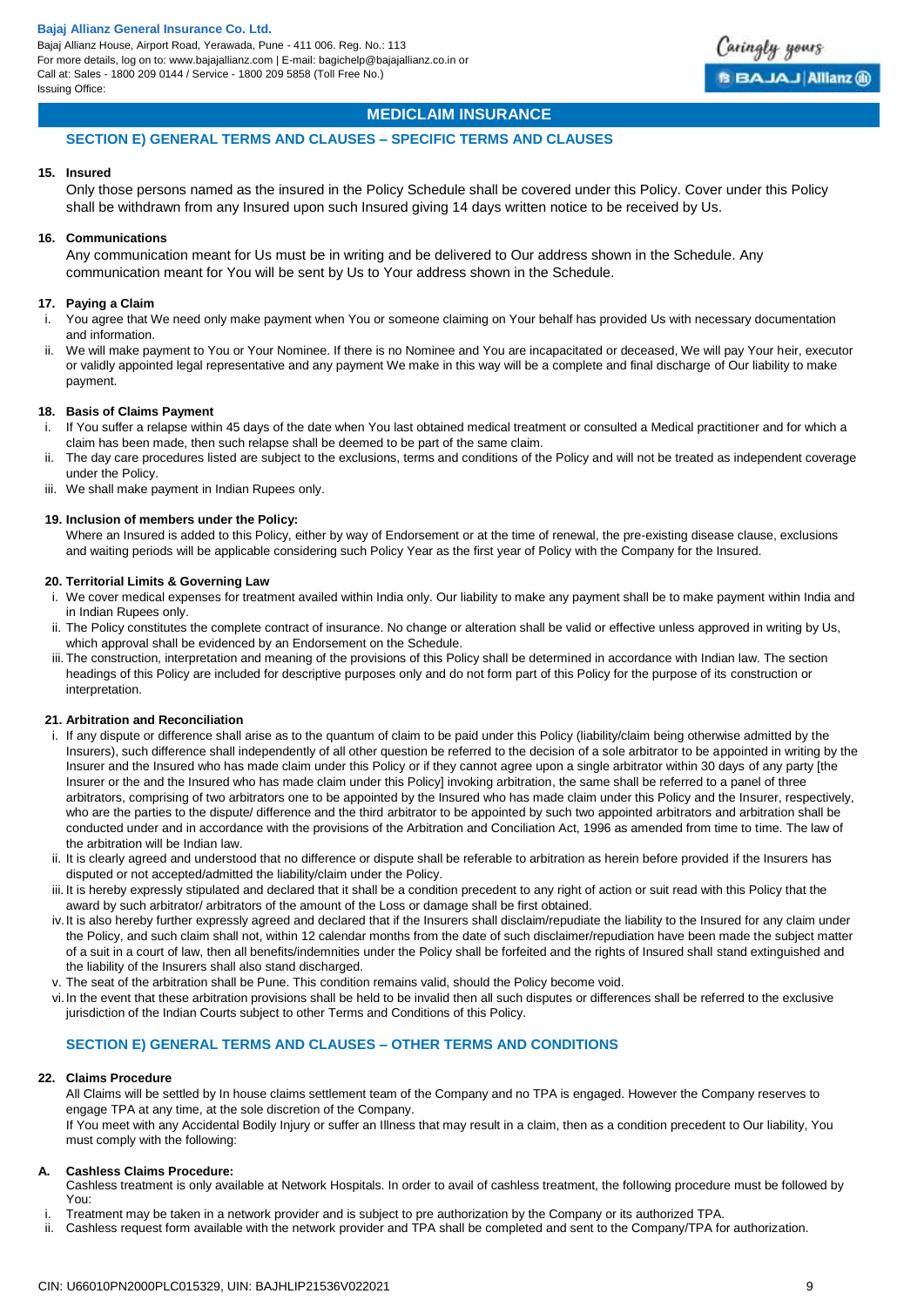Bajaj Allianz House, Airport Road, Yerawada, Pune - 411 006. Reg. No.: 113 For more details, log on to: www.bajajallianz.com | E-mail: bagichelp@bajajallianz.co.in or Call at: Sales - 1800 209 0144 / Service - 1800 209 5858 (Toll Free No.) Issuing Office:



# **MEDICLAIM INSURANCE**

- iii. The Company/ TPA upon getting cashless request form and related medical information from the insured person/ network provider will issue pre-authorization letter to the hospital after verification.
- iv. At the time of discharge, the insured person has to verify and sign the discharge papers, pay for non-medical and inadmissible expenses.
- The Company / TPA reserves the right to deny pre-authorization in case the insured person is unable to provide the relevant medical details. vi. In case of denial of cashless access, the insured person may obtain the treatment as per treating doctor's advice and submit the claim
- documents to the Company / TPA for reimbursement.

#### **B. Reimbursement Claims Procedure:**

If Pre-authorisation as per Cashless Claims Procedure above is denied by Us or if treatment is taken in a Hospital other than a Network Hospital or if You do not wish to avail cashless facility, then:

- i. You or someone claiming on Your behalf must inform Us in writing immediately within 48 hours of hospitalization in case of emergency hospitalization and 48 hours prior to hospitalization in case of planned hospitalization
- You must immediately consult a Medical practitioner and follow the advice and treatment that he recommends.
- iii. You must take reasonable steps or measures to minimize the quantum of any claim that may be made under this Policy.
- 
- You must have Yourself examined by Our medical advisors if We ask for this, and as often as We consider this to be necessary at our cost. v. You or someone claiming on Your behalf must promptly and in any event within 30 days of discharge from a Hospital give Us the documentation
- as listed out in greater detail below and other information We ask for to investigate the claim or Our obligation to make payment for it. vi. In the event of the death of the Insured, someone claiming on his behalf must inform Us in writing immediately and send Us a copy of the post mortem report (if any) within 30 days\*
- vii. If the original documents are submitted with the co-insurer, the Xerox copies attested by the co-insurer should be submitted

| Sr. No | <b>Type of Claim</b>                                                           | <b>Prescribed Time limit</b>                                             |
|--------|--------------------------------------------------------------------------------|--------------------------------------------------------------------------|
|        | Reimbursement of hospitalization, day<br>care and pre hospitalization expenses | Within thirty days of date of discharge<br>from hospital                 |
|        | Reimbursement of post hospitalization<br>expenses                              | Within fifteen days from completion of<br>post hospitalization treatment |

\*Note: In case You are claiming for the same event under an indemnity based Policy of another insurer and are required to submit the original documents related to Your treatment with that particular insurer, then You may provide Us with the attested Xerox copies of such documents along with a declaration from the particular insurer specifying the availability of the original copies of the specified treatment documents with it. \*\*Note: Waiver of conditions (i) and (vi) may be considered in extreme cases of hardship where it is proved to Our satisfaction that under the circumstances in which You were placed, it was not possible for You or any other person to give notice or file claim within the prescribed time limit.

## **List of Claim documents:**

- Claim form with NEFT details & cancelled cheque duly signed by Insured
- Original/Attested copies of Discharge Summary / Discharge Certificate / Death Summary with Surgical & anesthetics notes
- Attested copies of Indoor case papers, if available
- Original/Attested copies Final Hospital Bill with break up of surgical charges, surgeon's fees, OT charges etc
- Original Paid Receipt against the final Hospital Bill.
- Original bills towards Investigations done / Laboratory Bills.
- Original/Attested copies of Investigation Reports against Investigations done.
- Original bills and receipts paid for the transportation from Registered Ambulance Service Provider. Treating Medical practitioner certificate to transfer the Injured person to a higher medical centre for further treatment (if Applicable).
- Cashless settlement letter or other company settlement letter
- First consultation letter for the current ailment.
- In case of implant surgery, invoice & sticker.

Please send the documents on below address Bajaj Allianz General Insurance Company Ltd 2nd Floor, Bajaj Finserv Building, Behind Weikfield IT park, Off Nagar Road, Viman Nagar Pune 411014| Toll free: 1800-103-2529, 1800-22-5858

## **Annexure I: List of Day Care Procedures:**

| <b>ENT</b>                             | <b>General Surgery</b>                      |
|----------------------------------------|---------------------------------------------|
| Stapedotomy                            | 204 Infected Keloid Excision                |
| 2 Myringoplasty (Type I Tympanoplasty) | 205 Incision of a pilonidal sinus / abscess |
| 3 Revision stapedectomy                | 206 Axillary lymphadenectomy                |
| 4 Labyrinthectomy for severe Vertigo   | Wound debridement and Cover<br>207          |
| 5 Stapedectomy under GA                | Abscess-Decompression<br>208                |
| 6 Ossiculoplasty                       | 209 Cervical lymphadenectomy                |
| 7 Myringotomy with Grommet Insertion   | 210 infected sebaceous cyst                 |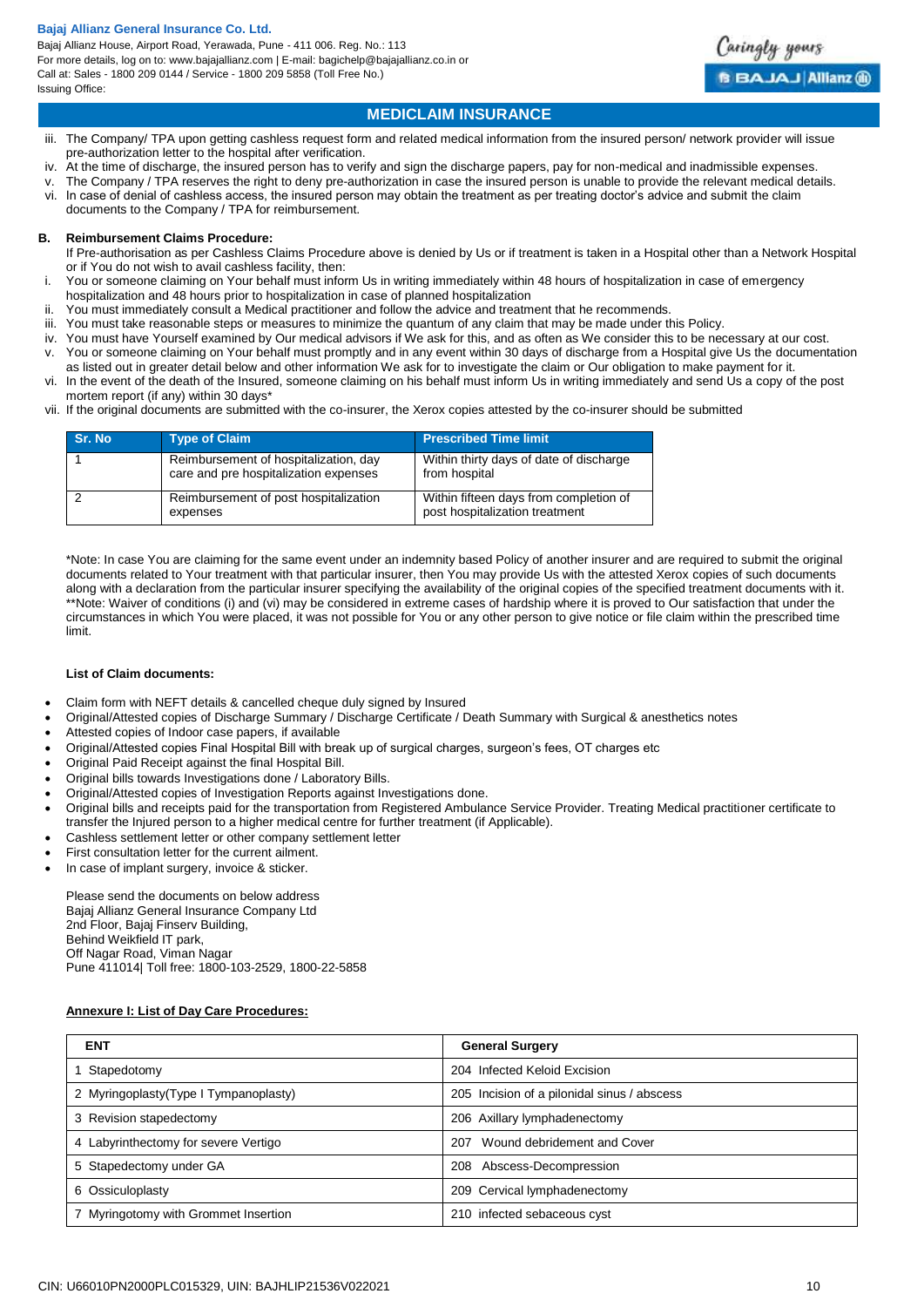Bajaj Allianz House, Airport Road, Yerawada, Pune - 411 006. Reg. No.: 113 For more details, log on to: www.bajajallianz.com | E-mail: bagichelp@bajajallianz.co.in or Call at: Sales - 1800 209 0144 / Service - 1800 209 5858 (Toll Free No.) Issuing Office:



# 8 Tympanoplasty (Type III) 211 Inguinal lymphadenectomy 9 Stapedectomy under LA 212 Incision and drainage of Abscess 10 Revision of the fenestration of the inner ear. 213 Suturing of lacerations 11 Tympanoplasty (Type IV) 214 Scalp Suturing 12 Endolymphatic Sac Surgery for Meniere's Disease 215 Infected lipoma excision 13 Turbinectomy 216 Maximal anal dilatation 14 Removal of Tympanic Drain under LA 217 Piles 15 Endoscopic Stapedectomy **A**) A)Injection Sclerotherapy 16 Fenestration of the inner ear **B**)Piles banding 17 Incision and drainage of perichondritis 218 Liver Abscess- catheter drainage 18 Septoplasty 219 Fissure in Ano- fissurectomy 19 Vestibular Nerve section 220 Fibroadenoma breast excision 20 Thyroplasty Type I 221 OesophagealvaricesSclerotherapy 21 Pseudocyst of the Pinna - Excision 222 ERCP - pancreatic duct stone removal 22 Incision and drainage - Haematoma Auricle 223 Perianal abscess I&D 23 Tympanoplasty (Type II) 224 Perianal hematoma Evacuation 24 Keratosis removal under GA 225 Fissure in anosphincterotomy 25 Reduction of fracture of Nasal Bone 226 226 UGI scopy and Polypectomyoesophagus 26 Excision and destruction of lingual tonsils 227 Breast abscess I& D 27 Conchoplasty 228 Feeding Gastrostomy 28 Thyroplasty Type II 229 Oesophagoscopy and biopsy of growth oesophagus 29 Tracheostomy 29 Tracheostomy 230 UGI scopy and injection of adrenaline, sclerosants - bleeding ulcers 30 Excision of Angioma Septum 231 ERCP - Bile duct stone removal 31 Turbinoplasty 232 Ileostomy closure 32 Incision & Drainage of Retro Pharyngeal Abscess 233 Colonoscopy 33 UvuloPalatoPharyngoPlasty 234 Polypectomy colon 34 Palatoplasty 235 Splenic abscesses Laparoscopic Drainage 35 Tonsillectomy without adenoidectomy 236 UGI SCOPY and Polypectomy stomach 36 Adenoidectomy with Grommet insertion 237 Rigid Oesophagoscopy for FB removal 37 Adenoidectomy without Grommet insertion 238 Feeding Jejunostomy 38 Vocal Cord lateralisation Procedure 239 Colostomy 39 Incision & Drainage of Para Pharyngeal Abscess 240 Ileostomy 40 Transoral incision and drainage of a pharyngeal abscess 241 colostomy closure 41 Tonsillectomy with adenoidectomy 242 Submandibular salivary duct stone removal 42 Tracheoplasty Ophthalmology 243 Pneumatic reduction of intussusception 43 Incision of tear glands 244 Varicose veins legs - Injection sclerotherapy 44 Other operation on the tear ducts 245 Rigid Oesophagoscopy for Plummer vinson syndrome 45 Incision of diseased eyelids 246 Pancreatic Pseudocysts Endoscopic Drainage 46 Excision and destruction of the diseased tissue of the eyelid 247 ZADEK's Nail bed excision 47 Removal of foreign body from the lens of the eye. 248 Subcutaneous mastectomy 48 Corrective surgery of the entropion and ectropion 249 Excision of Ranula under GA 49 Operations for pterygium 250 Rigid Oesophagoscopy for dilation of benign Strictures 50 Corrective surgery of blepharoptosis 251 Eversion of Sac 51 Removal of foreign body from conjunctiva and a set of the label a) Unilateral 52 Biopsy of tear gland b)Bilateral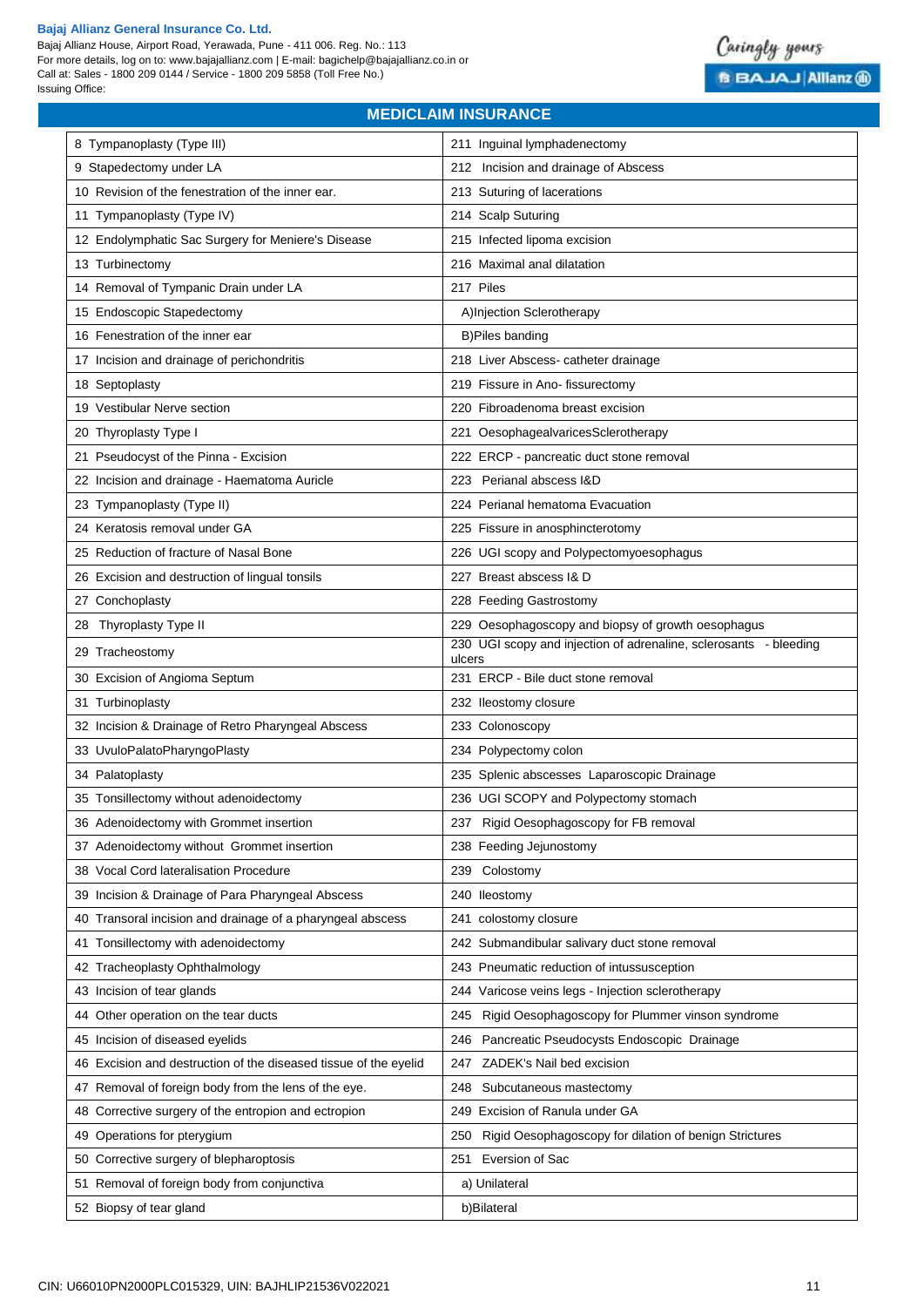eye

Bajaj Allianz House, Airport Road, Yerawada, Pune - 411 006. Reg. No.: 113 For more details, log on to: www.bajajallianz.com | E-mail: bagichelp@bajajallianz.co.in or Call at: Sales - 1800 209 0144 / Service - 1800 209 5858 (Toll Free No.) Issuing Office:



# **MEDICLAIM INSURANCE**  53 Removal of Foreign body from cornea 252 Lord's plication 54 Incision of the cornea 253 Jaboulay's Procedure 55 Other operations on the cornea 254 Scrotoplasty 56 Operation on the canthus and epicanthus 255 Surgical treatment of varicocele 57 Removal of foreign body from the orbit and the eye ball. 256 Epididymectomy 58 Surgery for cataract 257 Circumcision for Trauma 59 Treatment of retinal lesion 258 Meatoplasty 60 Removal of foreign body from the posterior chamber of the 259 Intersphincteric abscess incision and drainage **Oncology** 260 Psoas Abscess Incision and Drainage 61 IV Push Chemotherapy 261 Thyroid abscess Incision and Drainage 62 HBI-Hemibody Radiotherapy 262 TIPS procedure for portal hypertension 63 Infusional Targeted therapy 263 Esophageal Growth stent 64 SRT-Stereotactic Arc Therapy 264 PAIR Procedure of Hydatid Cyst liver 65 SC administration of Growth Factors 265 Tru cut liver biopsy 66 Continuous Infusional Chemotherapy 266 Photodynamic therapy or esophageal tumour and Lung tumour 67 Infusional Chemotherapy 267 Excision of Cervical RIB 68 CCRT-Concurrent Chemo + RT 268 laparoscopic reduction of intussusception 69 2D Radiotherapy 269 Microdochectomy breast 70 3D Conformal Radiotherapy 270 Surgery for fracture Penis 71 IGRT- Image Guided Radiotherapy 271 Sentinel node biopsy 72 IMRT- Step & Shoot 272 Parastomal hernia 73 Infusional Bisphosphonates 273 Revision colostomy 74 IMRT- DMLC 274 Prolapsed colostomy- Correction 75 Rotational Arc Therapy 275 Testicular biopsy 76 Tele gamma therapy 276 laparoscopic cardiomyotomy( Hellers) 77 FSRT-Fractionated SRT 277 Sentinel node biopsy malignant melanoma 78 VMAT-Volumetric Modulated Arc Therapy 278 laparoscopic pyloromyotomy( Ramstedt) 79 SBRT-Stereotactic Body Radiotherapy **Orthopedics** 80 Helical Tomotherapy 279 Arthroscopic Repair of ACL tear knee 81 SRS-Stereotactic Radiosurgery 280 Closed reduction of minor Fractures 82 X-Knife SRS 281 Arthroscopic repair of PCL tear knee 83 Gammaknife SRS 282 Tendon shortening

84 TBI- Total Body Radiotherapy 283 Arthroscopic Meniscectomy - Knee 85 intraluminal Brachytherapy 284 Treatment of clavicle dislocation 86 Electron Therapy 285 Arthroscopic meniscus repair 87 TSET-Total Electron Skin Therapy 286 Haemarthrosis knee- lavage 88 Extracorporeal Irradiation of Blood Products 287 Abscess knee joint drainage

90 Telecesium Therapy 289 Closed reduction of minor dislocation

92 Interstitial Brachytherapy 291 ORIF with K wire fixation- small bones

94 3D Brachytherapy 293 ORIF with plating- Small long bones

89 Telecobalt Therapy 288 Carpal tunnel release

91 External mould Brachytherapy 290 Repair of knee cap tendon

93 Intracavity Brachytherapy 292 Release of midfoot joint

95 Implant Brachytherapy 294 Implant removal minor

96 Intravesical Brachytherapy 295 K wire removal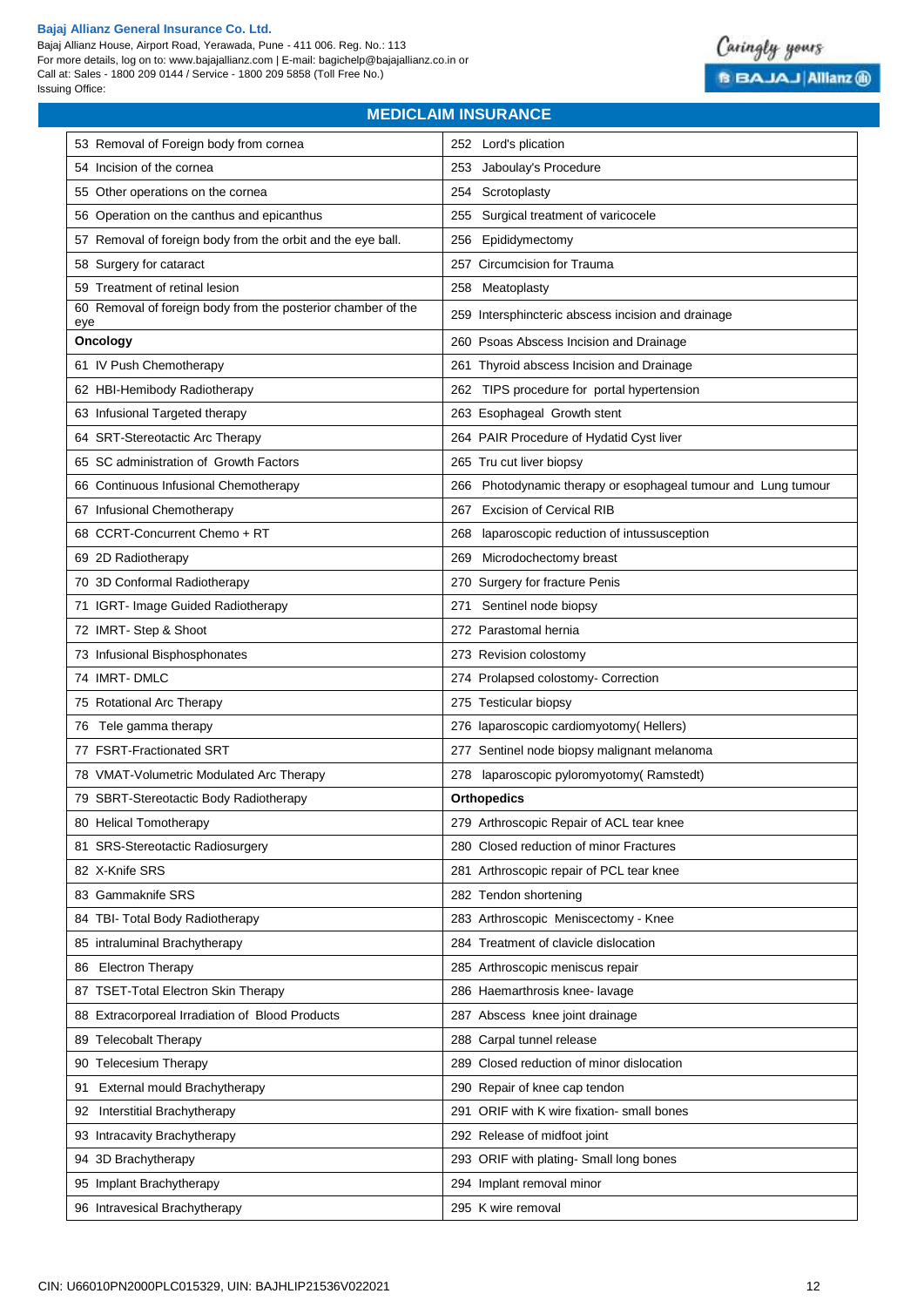Bajaj Allianz House, Airport Road, Yerawada, Pune - 411 006. Reg. No.: 113 For more details, log on to: www.bajajallianz.com | E-mail: bagichelp@bajajallianz.co.in or Call at: Sales - 1800 209 0144 / Service - 1800 209 5858 (Toll Free No.) Issuing Office:



# 97 Adjuvant Radiotherapy 296 POP application 98 Afterloading Catheter Brachytherapy 297 Closed reduction and external fixation 99 Conditioning Radiothearpy for BMT 298 Arthrotomy Hip joint 100 Extracorporeal Irradiation to the Homologous Bone grafts 299 Syme's amputation 101 Radical chemotherapy 300 Arthroplasty 102 Neoadjuvant radiotherapy 301 Partial removal of rib 103 LDR Brachytherapy 302 Treatment of sesamoid bone fracture 104 Palliative Radiotherapy **303 Shoulder arthroscopy** / surgery 105 Radical Radiotherapy 304 Elbow arthroscopy 106 Palliative chemotherapy 305 Amputation of metacarpal bone 107 Template Brachytherapy 107 Template Brachytherapy 306 Release of thumb contracture 108 Neoadjuvant chemotherapy 307 Incision of foot fascia 109 Adjuvant chemotherapy 308 calcaneum spur hydrocort injection 110 Induction chemotherapy 10 10 Induction chemotherapy 10 10 Induction chemotherapy 10 10 Induction and the metal of  $\sim$  100 Induction and the metal of the metal of the metal of the metal of the metal of the metal of the 111 Consolidation chemotherapy 111 Consolidation chemotherapy 1310 Partial removal of metatarsal 112 Maintenance chemotherapy 311 Repair / graft of foot tendon 113 HDR Brachytherapy **312 Revision/Removal of Knee cap Plastic Surgery Plastic Surgery 313 Amputation follow-up surgery** 114 Construction skin pedicle flap 314 Exploration of ankle joint 115 Gluteal pressure ulcer-Excision 315 Remove/graft leg bone lesion 116 Muscle-skin graft, leg 316 Repair/graft achilles tendon 117 Removal of bone for graft 317 Remove of tissue expander 118 Muscle-skin graft duct fistula 318 Biopsy elbow joint lining 119 Removal cartilage graft 319 Removal of wrist prosthesis 120 Myocutaneous flap 120 Myocutaneous flap 121 Fibro myocutaneous flap **321 Tendon lengthening** 122 Breast reconstruction surgery after mastectomy 322 Treatment of shoulder dislocation 123 Sling operation for facial palsy 323 Lengthening of hand tendon 124 Split Skin Grafting under RA 324 Removal of elbow bursa 125 Wolfe skin graft **325 Fixation of knee joint** 325 Fixation of knee joint 126 Plastic surgery to the floor of the mouth under GA 326 Treatment of foot dislocation **Urology 327** Surgery of bunion 127 AV fistula - wrist 328 intra articular steroid injection 128 URSL with stenting **128 URSL with stenting 128 URSL** with stenting 129 URSL with lithotripsy 129 URSL with lithotripsy 130 CystoscopicLitholapaxy 130 CystoscopicLitholapaxy 331 Treatment of fracture of ulna 131 ESWL 332 Treatment of scapula fracture 132 Haemodialysis 333 Removal of tumor of arm/ elbow under RA/GA 133 Bladder Neck Incision 334 Repair of ruptured tendon 134 Cystoscopy & Biopsy 335 Decompress forearm space 135 Cystoscopy and removal of polyp 1336 Revision of neck muscle ( Torticollis release ) 136 Suprapubiccystostomy **337** Lengthening of thigh tendons 137 percutaneous nephrostomy 338 Treatment fracture of radius & ulna 139 Cystoscopy and "SLING" procedure. 439 **Sepair of knee joint Paediatric surgery** 140 TUNA- prostate 340 Excision Juvenile polyps rectum 141 Excision of urethral diverticulum and the state of the SA41 Vaginoplasty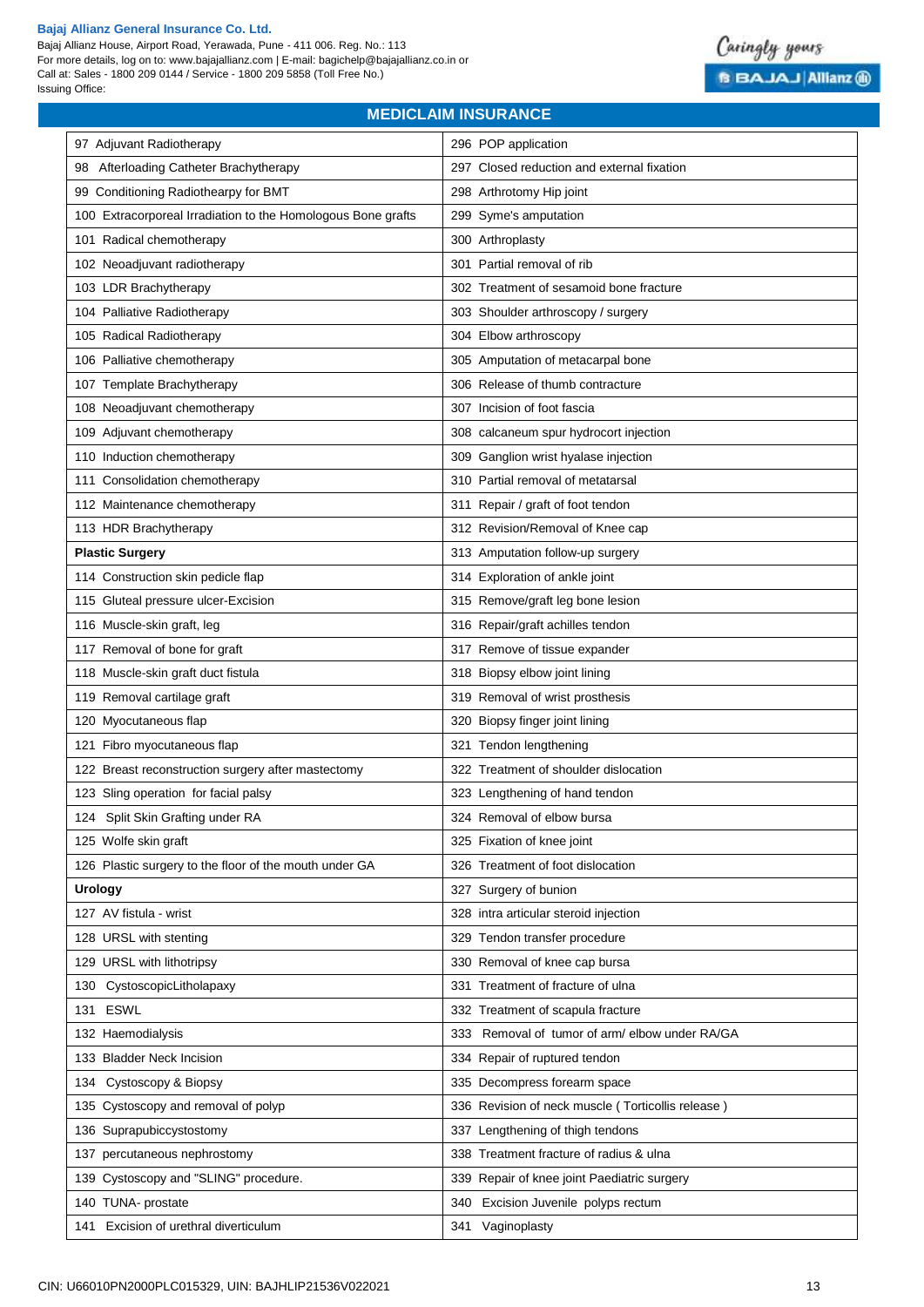Bajaj Allianz House, Airport Road, Yerawada, Pune - 411 006. Reg. No.: 113 For more details, log on to: www.bajajallianz.com | E-mail: bagichelp@bajajallianz.co.in or Call at: Sales - 1800 209 0144 / Service - 1800 209 5858 (Toll Free No.) Issuing Office:



| 343 PresacralTeratomas Excision<br>143 Excision of urethral prolapse<br>Removal of vesical stone<br>144<br>Mega-ureter reconstruction<br>344<br>145 Kidney renoscopy and biopsy<br>345 Excision Sigmoid Polyp<br>146 Ureter endoscopy and treatment<br>346 SternomastoidTenotomy<br>147 Vesico ureteric reflux correction<br>347 Infantile Hypertrophic Pyloric Stenosis pyloromyotomy<br>148 Surgery for pelvi ureteric junction obstruction<br>348 Excision of soft tissue rhabdomyosarcoma<br>149 Anderson hynes operation<br>Mediastinal lymph node biopsy<br>349<br>150 Kidney endoscopy and biopsy<br>350 High Orchidectomy for testis tumours<br>151 Paraphimosis surgery<br>351 Excision of cervical teratoma<br>152 injury prepuce- circumcision<br>352 Rectal-Myomectomy<br>153 Frenular tear repair<br>353 Rectal prolapse (Delorme's procedure)<br>354 Orchidopexy for undescended testis<br>154 Meatotomy for meatal stenosis<br>355 Detorsion of torsion Testis<br>155 surgery for fournier's gangrene scrotum<br>156 surgery filarial scrotum<br>356 lap.Abdominal exploration in cryptorchidism<br>157 surgery for watering can perineum<br>357 EUA + biopsy multiple fistula in ano<br>158 Repair of penile torsion<br>358 Cystic hygroma - Injection treatment<br>159 Drainage of prostate abscess<br>359 Excision of fistula-in-ano<br>160 Orchiectomy<br>Gynaecology<br>161 Cystoscopy and removal of FB<br>360 Hysteroscopic removal of myoma<br>361 D&C<br><b>Neurology</b><br>162 Facial nerve physiotherapy<br>362 Hysteroscopic resection of septum<br>163 Nerve biopsy<br>363 thermal Cauterisation of Cervix<br>164 Muscle biopsy<br>364 MIRENA insertion<br>165 Epidural steroid injection<br>365 Hysteroscopicadhesiolysis<br>366 LEEP<br>166 Glycerol rhizotomy<br>167 Spinal cord stimulation<br>367 Cryocauterisation of Cervix<br>168 Motor cortex stimulation<br>368 Polypectomy Endometrium<br>369 Hysteroscopic resection of fibroid<br>169 Stereotactic Radiosurgery<br>170 Percutaneous Cordotomy<br>370 LLETZ<br>371 Conization<br>171 Intrathecal Baclofen therapy<br>172 Entrapment neuropathy Release<br>372 polypectomy cervix<br>373 Hysteroscopic resection of endometrial polyp<br>173 Diagnostic cerebral angiography<br>174 VP shunt<br>374 Vulval wart excision<br>175 Ventriculoatrial shunt<br>375 Laparoscopic paraovarian cyst excision<br>376 uterine artery embolization<br><b>Thoracic surgery</b> |
|------------------------------------------------------------------------------------------------------------------------------------------------------------------------------------------------------------------------------------------------------------------------------------------------------------------------------------------------------------------------------------------------------------------------------------------------------------------------------------------------------------------------------------------------------------------------------------------------------------------------------------------------------------------------------------------------------------------------------------------------------------------------------------------------------------------------------------------------------------------------------------------------------------------------------------------------------------------------------------------------------------------------------------------------------------------------------------------------------------------------------------------------------------------------------------------------------------------------------------------------------------------------------------------------------------------------------------------------------------------------------------------------------------------------------------------------------------------------------------------------------------------------------------------------------------------------------------------------------------------------------------------------------------------------------------------------------------------------------------------------------------------------------------------------------------------------------------------------------------------------------------------------------------------------------------------------------------------------------------------------------------------------------------------------------------------------------------------------------------------------------------------------------------------------------------------------------------------------------------------------------------------------------------------------------------------------------------------------------------------------------------------------------------------------------------------------------------|
|                                                                                                                                                                                                                                                                                                                                                                                                                                                                                                                                                                                                                                                                                                                                                                                                                                                                                                                                                                                                                                                                                                                                                                                                                                                                                                                                                                                                                                                                                                                                                                                                                                                                                                                                                                                                                                                                                                                                                                                                                                                                                                                                                                                                                                                                                                                                                                                                                                                            |
|                                                                                                                                                                                                                                                                                                                                                                                                                                                                                                                                                                                                                                                                                                                                                                                                                                                                                                                                                                                                                                                                                                                                                                                                                                                                                                                                                                                                                                                                                                                                                                                                                                                                                                                                                                                                                                                                                                                                                                                                                                                                                                                                                                                                                                                                                                                                                                                                                                                            |
|                                                                                                                                                                                                                                                                                                                                                                                                                                                                                                                                                                                                                                                                                                                                                                                                                                                                                                                                                                                                                                                                                                                                                                                                                                                                                                                                                                                                                                                                                                                                                                                                                                                                                                                                                                                                                                                                                                                                                                                                                                                                                                                                                                                                                                                                                                                                                                                                                                                            |
|                                                                                                                                                                                                                                                                                                                                                                                                                                                                                                                                                                                                                                                                                                                                                                                                                                                                                                                                                                                                                                                                                                                                                                                                                                                                                                                                                                                                                                                                                                                                                                                                                                                                                                                                                                                                                                                                                                                                                                                                                                                                                                                                                                                                                                                                                                                                                                                                                                                            |
|                                                                                                                                                                                                                                                                                                                                                                                                                                                                                                                                                                                                                                                                                                                                                                                                                                                                                                                                                                                                                                                                                                                                                                                                                                                                                                                                                                                                                                                                                                                                                                                                                                                                                                                                                                                                                                                                                                                                                                                                                                                                                                                                                                                                                                                                                                                                                                                                                                                            |
|                                                                                                                                                                                                                                                                                                                                                                                                                                                                                                                                                                                                                                                                                                                                                                                                                                                                                                                                                                                                                                                                                                                                                                                                                                                                                                                                                                                                                                                                                                                                                                                                                                                                                                                                                                                                                                                                                                                                                                                                                                                                                                                                                                                                                                                                                                                                                                                                                                                            |
|                                                                                                                                                                                                                                                                                                                                                                                                                                                                                                                                                                                                                                                                                                                                                                                                                                                                                                                                                                                                                                                                                                                                                                                                                                                                                                                                                                                                                                                                                                                                                                                                                                                                                                                                                                                                                                                                                                                                                                                                                                                                                                                                                                                                                                                                                                                                                                                                                                                            |
|                                                                                                                                                                                                                                                                                                                                                                                                                                                                                                                                                                                                                                                                                                                                                                                                                                                                                                                                                                                                                                                                                                                                                                                                                                                                                                                                                                                                                                                                                                                                                                                                                                                                                                                                                                                                                                                                                                                                                                                                                                                                                                                                                                                                                                                                                                                                                                                                                                                            |
|                                                                                                                                                                                                                                                                                                                                                                                                                                                                                                                                                                                                                                                                                                                                                                                                                                                                                                                                                                                                                                                                                                                                                                                                                                                                                                                                                                                                                                                                                                                                                                                                                                                                                                                                                                                                                                                                                                                                                                                                                                                                                                                                                                                                                                                                                                                                                                                                                                                            |
|                                                                                                                                                                                                                                                                                                                                                                                                                                                                                                                                                                                                                                                                                                                                                                                                                                                                                                                                                                                                                                                                                                                                                                                                                                                                                                                                                                                                                                                                                                                                                                                                                                                                                                                                                                                                                                                                                                                                                                                                                                                                                                                                                                                                                                                                                                                                                                                                                                                            |
|                                                                                                                                                                                                                                                                                                                                                                                                                                                                                                                                                                                                                                                                                                                                                                                                                                                                                                                                                                                                                                                                                                                                                                                                                                                                                                                                                                                                                                                                                                                                                                                                                                                                                                                                                                                                                                                                                                                                                                                                                                                                                                                                                                                                                                                                                                                                                                                                                                                            |
|                                                                                                                                                                                                                                                                                                                                                                                                                                                                                                                                                                                                                                                                                                                                                                                                                                                                                                                                                                                                                                                                                                                                                                                                                                                                                                                                                                                                                                                                                                                                                                                                                                                                                                                                                                                                                                                                                                                                                                                                                                                                                                                                                                                                                                                                                                                                                                                                                                                            |
|                                                                                                                                                                                                                                                                                                                                                                                                                                                                                                                                                                                                                                                                                                                                                                                                                                                                                                                                                                                                                                                                                                                                                                                                                                                                                                                                                                                                                                                                                                                                                                                                                                                                                                                                                                                                                                                                                                                                                                                                                                                                                                                                                                                                                                                                                                                                                                                                                                                            |
|                                                                                                                                                                                                                                                                                                                                                                                                                                                                                                                                                                                                                                                                                                                                                                                                                                                                                                                                                                                                                                                                                                                                                                                                                                                                                                                                                                                                                                                                                                                                                                                                                                                                                                                                                                                                                                                                                                                                                                                                                                                                                                                                                                                                                                                                                                                                                                                                                                                            |
|                                                                                                                                                                                                                                                                                                                                                                                                                                                                                                                                                                                                                                                                                                                                                                                                                                                                                                                                                                                                                                                                                                                                                                                                                                                                                                                                                                                                                                                                                                                                                                                                                                                                                                                                                                                                                                                                                                                                                                                                                                                                                                                                                                                                                                                                                                                                                                                                                                                            |
|                                                                                                                                                                                                                                                                                                                                                                                                                                                                                                                                                                                                                                                                                                                                                                                                                                                                                                                                                                                                                                                                                                                                                                                                                                                                                                                                                                                                                                                                                                                                                                                                                                                                                                                                                                                                                                                                                                                                                                                                                                                                                                                                                                                                                                                                                                                                                                                                                                                            |
|                                                                                                                                                                                                                                                                                                                                                                                                                                                                                                                                                                                                                                                                                                                                                                                                                                                                                                                                                                                                                                                                                                                                                                                                                                                                                                                                                                                                                                                                                                                                                                                                                                                                                                                                                                                                                                                                                                                                                                                                                                                                                                                                                                                                                                                                                                                                                                                                                                                            |
|                                                                                                                                                                                                                                                                                                                                                                                                                                                                                                                                                                                                                                                                                                                                                                                                                                                                                                                                                                                                                                                                                                                                                                                                                                                                                                                                                                                                                                                                                                                                                                                                                                                                                                                                                                                                                                                                                                                                                                                                                                                                                                                                                                                                                                                                                                                                                                                                                                                            |
|                                                                                                                                                                                                                                                                                                                                                                                                                                                                                                                                                                                                                                                                                                                                                                                                                                                                                                                                                                                                                                                                                                                                                                                                                                                                                                                                                                                                                                                                                                                                                                                                                                                                                                                                                                                                                                                                                                                                                                                                                                                                                                                                                                                                                                                                                                                                                                                                                                                            |
|                                                                                                                                                                                                                                                                                                                                                                                                                                                                                                                                                                                                                                                                                                                                                                                                                                                                                                                                                                                                                                                                                                                                                                                                                                                                                                                                                                                                                                                                                                                                                                                                                                                                                                                                                                                                                                                                                                                                                                                                                                                                                                                                                                                                                                                                                                                                                                                                                                                            |
|                                                                                                                                                                                                                                                                                                                                                                                                                                                                                                                                                                                                                                                                                                                                                                                                                                                                                                                                                                                                                                                                                                                                                                                                                                                                                                                                                                                                                                                                                                                                                                                                                                                                                                                                                                                                                                                                                                                                                                                                                                                                                                                                                                                                                                                                                                                                                                                                                                                            |
|                                                                                                                                                                                                                                                                                                                                                                                                                                                                                                                                                                                                                                                                                                                                                                                                                                                                                                                                                                                                                                                                                                                                                                                                                                                                                                                                                                                                                                                                                                                                                                                                                                                                                                                                                                                                                                                                                                                                                                                                                                                                                                                                                                                                                                                                                                                                                                                                                                                            |
|                                                                                                                                                                                                                                                                                                                                                                                                                                                                                                                                                                                                                                                                                                                                                                                                                                                                                                                                                                                                                                                                                                                                                                                                                                                                                                                                                                                                                                                                                                                                                                                                                                                                                                                                                                                                                                                                                                                                                                                                                                                                                                                                                                                                                                                                                                                                                                                                                                                            |
|                                                                                                                                                                                                                                                                                                                                                                                                                                                                                                                                                                                                                                                                                                                                                                                                                                                                                                                                                                                                                                                                                                                                                                                                                                                                                                                                                                                                                                                                                                                                                                                                                                                                                                                                                                                                                                                                                                                                                                                                                                                                                                                                                                                                                                                                                                                                                                                                                                                            |
|                                                                                                                                                                                                                                                                                                                                                                                                                                                                                                                                                                                                                                                                                                                                                                                                                                                                                                                                                                                                                                                                                                                                                                                                                                                                                                                                                                                                                                                                                                                                                                                                                                                                                                                                                                                                                                                                                                                                                                                                                                                                                                                                                                                                                                                                                                                                                                                                                                                            |
|                                                                                                                                                                                                                                                                                                                                                                                                                                                                                                                                                                                                                                                                                                                                                                                                                                                                                                                                                                                                                                                                                                                                                                                                                                                                                                                                                                                                                                                                                                                                                                                                                                                                                                                                                                                                                                                                                                                                                                                                                                                                                                                                                                                                                                                                                                                                                                                                                                                            |
|                                                                                                                                                                                                                                                                                                                                                                                                                                                                                                                                                                                                                                                                                                                                                                                                                                                                                                                                                                                                                                                                                                                                                                                                                                                                                                                                                                                                                                                                                                                                                                                                                                                                                                                                                                                                                                                                                                                                                                                                                                                                                                                                                                                                                                                                                                                                                                                                                                                            |
|                                                                                                                                                                                                                                                                                                                                                                                                                                                                                                                                                                                                                                                                                                                                                                                                                                                                                                                                                                                                                                                                                                                                                                                                                                                                                                                                                                                                                                                                                                                                                                                                                                                                                                                                                                                                                                                                                                                                                                                                                                                                                                                                                                                                                                                                                                                                                                                                                                                            |
|                                                                                                                                                                                                                                                                                                                                                                                                                                                                                                                                                                                                                                                                                                                                                                                                                                                                                                                                                                                                                                                                                                                                                                                                                                                                                                                                                                                                                                                                                                                                                                                                                                                                                                                                                                                                                                                                                                                                                                                                                                                                                                                                                                                                                                                                                                                                                                                                                                                            |
|                                                                                                                                                                                                                                                                                                                                                                                                                                                                                                                                                                                                                                                                                                                                                                                                                                                                                                                                                                                                                                                                                                                                                                                                                                                                                                                                                                                                                                                                                                                                                                                                                                                                                                                                                                                                                                                                                                                                                                                                                                                                                                                                                                                                                                                                                                                                                                                                                                                            |
|                                                                                                                                                                                                                                                                                                                                                                                                                                                                                                                                                                                                                                                                                                                                                                                                                                                                                                                                                                                                                                                                                                                                                                                                                                                                                                                                                                                                                                                                                                                                                                                                                                                                                                                                                                                                                                                                                                                                                                                                                                                                                                                                                                                                                                                                                                                                                                                                                                                            |
|                                                                                                                                                                                                                                                                                                                                                                                                                                                                                                                                                                                                                                                                                                                                                                                                                                                                                                                                                                                                                                                                                                                                                                                                                                                                                                                                                                                                                                                                                                                                                                                                                                                                                                                                                                                                                                                                                                                                                                                                                                                                                                                                                                                                                                                                                                                                                                                                                                                            |
|                                                                                                                                                                                                                                                                                                                                                                                                                                                                                                                                                                                                                                                                                                                                                                                                                                                                                                                                                                                                                                                                                                                                                                                                                                                                                                                                                                                                                                                                                                                                                                                                                                                                                                                                                                                                                                                                                                                                                                                                                                                                                                                                                                                                                                                                                                                                                                                                                                                            |
|                                                                                                                                                                                                                                                                                                                                                                                                                                                                                                                                                                                                                                                                                                                                                                                                                                                                                                                                                                                                                                                                                                                                                                                                                                                                                                                                                                                                                                                                                                                                                                                                                                                                                                                                                                                                                                                                                                                                                                                                                                                                                                                                                                                                                                                                                                                                                                                                                                                            |
|                                                                                                                                                                                                                                                                                                                                                                                                                                                                                                                                                                                                                                                                                                                                                                                                                                                                                                                                                                                                                                                                                                                                                                                                                                                                                                                                                                                                                                                                                                                                                                                                                                                                                                                                                                                                                                                                                                                                                                                                                                                                                                                                                                                                                                                                                                                                                                                                                                                            |
| 176 Thoracoscopy and Lung Biopsy<br>377 Bartholin Cyst excision                                                                                                                                                                                                                                                                                                                                                                                                                                                                                                                                                                                                                                                                                                                                                                                                                                                                                                                                                                                                                                                                                                                                                                                                                                                                                                                                                                                                                                                                                                                                                                                                                                                                                                                                                                                                                                                                                                                                                                                                                                                                                                                                                                                                                                                                                                                                                                                            |
| Excision of cervical sympathetic Chain Thoracoscopic<br>378 Laparoscopic cystectomy<br>177                                                                                                                                                                                                                                                                                                                                                                                                                                                                                                                                                                                                                                                                                                                                                                                                                                                                                                                                                                                                                                                                                                                                                                                                                                                                                                                                                                                                                                                                                                                                                                                                                                                                                                                                                                                                                                                                                                                                                                                                                                                                                                                                                                                                                                                                                                                                                                 |
| Laser Ablation of Barrett's oesophagus<br>379 Hymenectomy(imperforate Hymen)<br>178                                                                                                                                                                                                                                                                                                                                                                                                                                                                                                                                                                                                                                                                                                                                                                                                                                                                                                                                                                                                                                                                                                                                                                                                                                                                                                                                                                                                                                                                                                                                                                                                                                                                                                                                                                                                                                                                                                                                                                                                                                                                                                                                                                                                                                                                                                                                                                        |
| Pleurodesis<br>380 Endometrial ablation<br>179                                                                                                                                                                                                                                                                                                                                                                                                                                                                                                                                                                                                                                                                                                                                                                                                                                                                                                                                                                                                                                                                                                                                                                                                                                                                                                                                                                                                                                                                                                                                                                                                                                                                                                                                                                                                                                                                                                                                                                                                                                                                                                                                                                                                                                                                                                                                                                                                             |
| Thoracoscopy and pleural biopsy<br>381 vaginal wall cyst excision<br>180                                                                                                                                                                                                                                                                                                                                                                                                                                                                                                                                                                                                                                                                                                                                                                                                                                                                                                                                                                                                                                                                                                                                                                                                                                                                                                                                                                                                                                                                                                                                                                                                                                                                                                                                                                                                                                                                                                                                                                                                                                                                                                                                                                                                                                                                                                                                                                                   |
| 181 EBUS + Biopsy<br>382 Vulval cyst Excision                                                                                                                                                                                                                                                                                                                                                                                                                                                                                                                                                                                                                                                                                                                                                                                                                                                                                                                                                                                                                                                                                                                                                                                                                                                                                                                                                                                                                                                                                                                                                                                                                                                                                                                                                                                                                                                                                                                                                                                                                                                                                                                                                                                                                                                                                                                                                                                                              |
| 182 Thoracoscopy ligation thoracic duct<br>383 Laparoscopic paratubal cyst excision                                                                                                                                                                                                                                                                                                                                                                                                                                                                                                                                                                                                                                                                                                                                                                                                                                                                                                                                                                                                                                                                                                                                                                                                                                                                                                                                                                                                                                                                                                                                                                                                                                                                                                                                                                                                                                                                                                                                                                                                                                                                                                                                                                                                                                                                                                                                                                        |
| 384 Repair of vagina (vaginal atresia)<br>183 Thoracoscopy assisted empyaema drainage                                                                                                                                                                                                                                                                                                                                                                                                                                                                                                                                                                                                                                                                                                                                                                                                                                                                                                                                                                                                                                                                                                                                                                                                                                                                                                                                                                                                                                                                                                                                                                                                                                                                                                                                                                                                                                                                                                                                                                                                                                                                                                                                                                                                                                                                                                                                                                      |
| 385 Hysteroscopy, removal of myoma<br>Gastroenterology                                                                                                                                                                                                                                                                                                                                                                                                                                                                                                                                                                                                                                                                                                                                                                                                                                                                                                                                                                                                                                                                                                                                                                                                                                                                                                                                                                                                                                                                                                                                                                                                                                                                                                                                                                                                                                                                                                                                                                                                                                                                                                                                                                                                                                                                                                                                                                                                     |
| 184 Pancreatic pseudocyst EUS & drainage<br>386 TURBT                                                                                                                                                                                                                                                                                                                                                                                                                                                                                                                                                                                                                                                                                                                                                                                                                                                                                                                                                                                                                                                                                                                                                                                                                                                                                                                                                                                                                                                                                                                                                                                                                                                                                                                                                                                                                                                                                                                                                                                                                                                                                                                                                                                                                                                                                                                                                                                                      |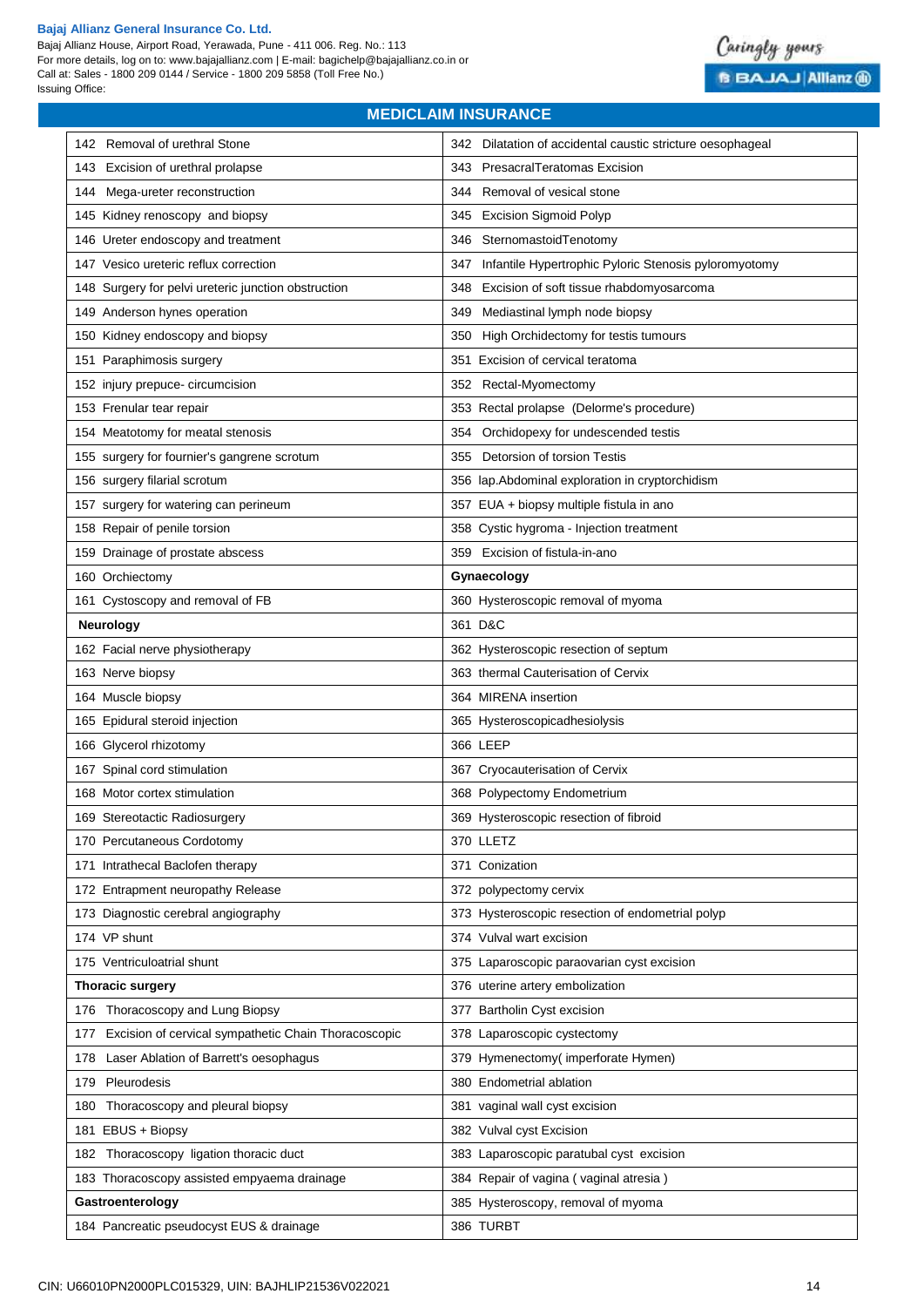Bajaj Allianz House, Airport Road, Yerawada, Pune - 411 006. Reg. No.: 113 For more details, log on to: www.bajajallianz.com | E-mail: bagichelp@bajajallianz.co.in or Call at: Sales - 1800 209 0144 / Service - 1800 209 5858 (Toll Free No.) Issuing Office:



# **MEDICLAIM INSURANCE**  185 RF ablation for barrett'sOesophagus 387 Ureterocoele repair - congenital internal 186 ERCP and papillotomy and the state of the state of the state of the San San San San San San San San San Sa 187 Esophagoscope and sclerosant injection **189 Laparoscopic Myomectomy** 188 EUS + submucosal resection 390 Surgery for SUI 189 Construction of gastrostomy tube 391 Repair recto- vagina fistula 190 EUS + aspiration pancreatic cyst 392 Pelvic floor repair( excluding Fistula repair) 191 Small bowel endoscopy (therapeutic) 393 URS + LL 192 Colonoscopy ,lesion removal 394 Laparoscopic oophorectomy 193 ERCP **Critical care** 194 Colonscopy stenting of stricture 395 Insert non- tunnel CV cath 195 Percutaneous Endoscopic Gastrostomy 396 Insert PICC cath ( peripherally inserted central catheter ) 196 EUS and pancreatic pseudo cyst drainage 397 Replace PICC cath ( peripherally inserted central catheter ) 197 ERCP and choledochoscopy 398 Insertion catheter, intra anterior 198 Proctosigmoidoscopy volvulus detorsion 399 Insertion of Portacath 199 ERCP and sphincterotomy 200 Esophageal stent placement 201 ERCP + placement of biliary stents 202 Sigmoidoscopy w / stent 203 EUS + coeliac node biopsy

(i) The standard exclusions and waiting periods are applicable to all of the above procedures depending on the medical condition/disease under treatment. Only 24 hours hospitalization is not mandatory.

## **Annexure II:-**

## **List 1: List of Non-Medical Items**

| SL No          | Item                                             |                                                                  |
|----------------|--------------------------------------------------|------------------------------------------------------------------|
| 1              | <b>BABY FOOD</b>                                 | Not Payable                                                      |
| 2              | <b>BABY UTILITIES CHARGES</b>                    | Not Payable                                                      |
| 3              | <b>BEAUTY SERVICES</b>                           | Not Payable                                                      |
| 4              | <b>BELTS/BRACES</b>                              | Not Payable                                                      |
| 5              | <b>BUDS</b>                                      | Not Payable                                                      |
| 6              | <b>COLD PACK/HOT PACK</b>                        | Not Payable                                                      |
| $\overline{7}$ | <b>CARRY BAGS</b>                                | Not Payable                                                      |
| 8              | <b>EMAIL / INTERNET CHARGES</b>                  | Not Payable                                                      |
| 9              | FOOD CHARGES (OTHER THAN PATIENT's DIET PROVIDED | Not Payable                                                      |
|                | <b>BY HOSPITAL)</b>                              |                                                                  |
| 10             | <b>LEGGINGS</b>                                  | Essential in bariatric and varicose vein surgery and should be   |
|                |                                                  | considered for these conditions where surgery itself is payable. |
| 11             | <b>LAUNDRY CHARGES</b>                           | Not Payable                                                      |
| 12             | <b>MINERAL WATER</b>                             | Not Payable                                                      |
| 13             | <b>SANITARY PAD</b>                              | Not Payable                                                      |
| 14             | <b>TELEPHONE CHARGES</b>                         | Not Payable                                                      |
| 15             | <b>GUEST SERVICES</b>                            | Not Payable                                                      |
| 16             | <b>CREPE BANDAGE</b>                             | Not Payable                                                      |
| 17             | DIAPER OF ANY TYPE                               | Not Payable                                                      |
| 18             | <b>EYELET COLLAR</b>                             | Not Payable                                                      |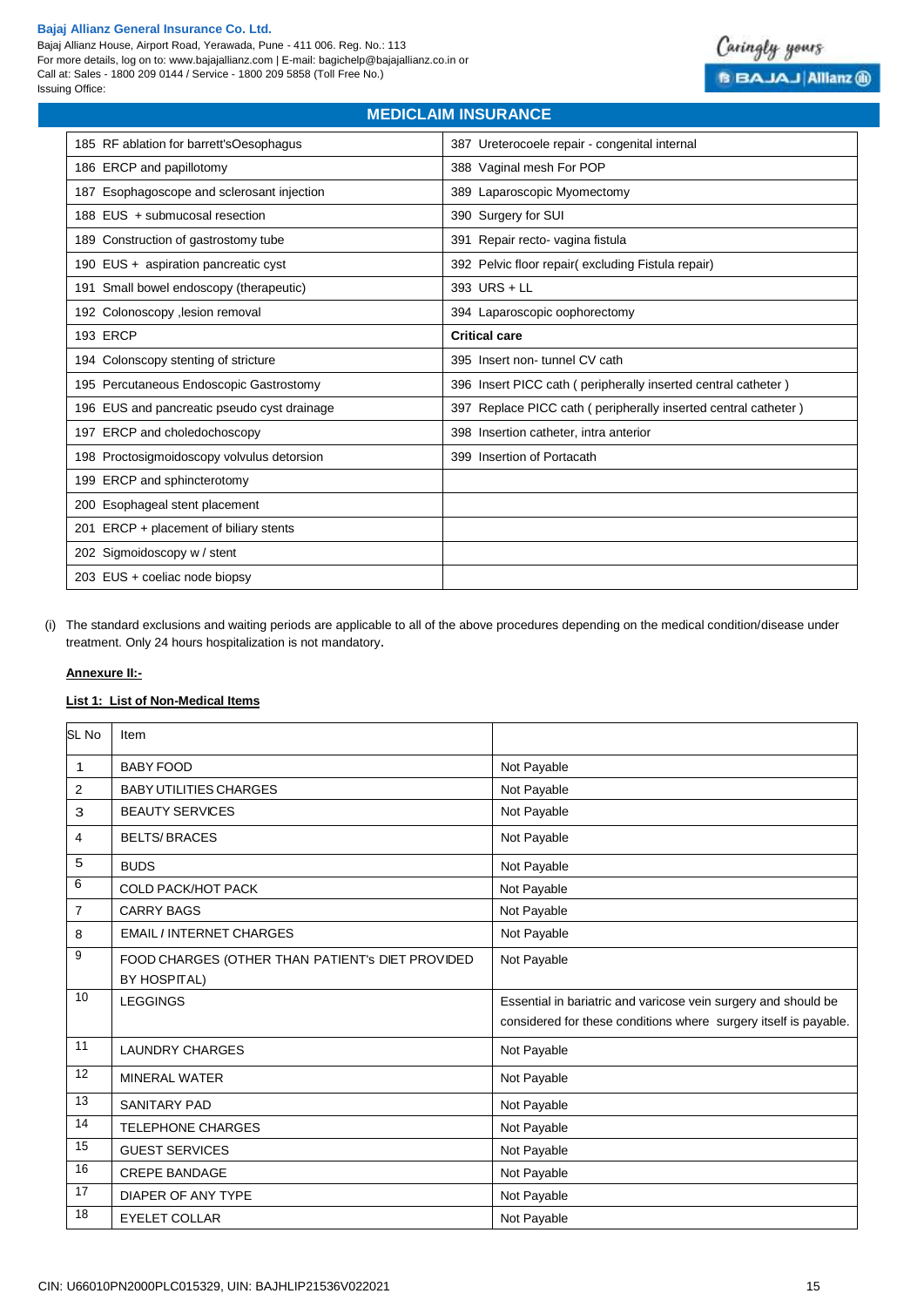Bajaj Allianz House, Airport Road, Yerawada, Pune - 411 006. Reg. No.: 113 For more details, log on to: www.bajajallianz.com | E-mail: bagichelp@bajajallianz.co.in or Call at: Sales - 1800 209 0144 / Service - 1800 209 5858 (Toll Free No.) Issuing Office:



|                 | <b>MEDICLAIM INSURANCE</b>                                                                              |             |  |
|-----------------|---------------------------------------------------------------------------------------------------------|-------------|--|
| 19              | <b>SLINGS</b>                                                                                           | Not Payable |  |
| 20              | BLOOD GROUPING AND CROSS MATCHING OF DONORS                                                             | Not Payable |  |
|                 | <b>SAMPLES</b>                                                                                          |             |  |
| 21              | SERVICE CHARGES WHERE NURSING CHARGES ALSO                                                              | Not Payable |  |
|                 | <b>CHARGED</b>                                                                                          |             |  |
| 22              | <b>TELEVISION CHARGES</b>                                                                               | Not Payable |  |
| 23              | <b>SURCHA RGES</b>                                                                                      | Not Payable |  |
| 24              | <b>ATTENDANT CHARGES</b>                                                                                | Not Payable |  |
| $\overline{25}$ | EXTRA DIET OF PATIENT (OTHER THAN THAT WHICH FORMS                                                      | Not Payable |  |
|                 | PART OF BED CHARGE)                                                                                     |             |  |
| 26              | <b>BIRTH CERTIFICATE</b>                                                                                | Not Payable |  |
| 27              | <b>CERTIFICATE CHARGES</b>                                                                              | Not Payable |  |
| 28              | <b>COURIER CHARGES</b>                                                                                  | Not Payable |  |
| 29              | CONVEYANCE CHARGES                                                                                      | Not Payable |  |
| 30              | MEDICAL CERTIFICATE                                                                                     | Not Payable |  |
| 31              | <b>MEDICAL RECORDS</b>                                                                                  | Not Payable |  |
| 32              | PHOTOCOPIES CHARGES                                                                                     | Not Payable |  |
| 33              | MORTUARY CHARGES                                                                                        | Not Payable |  |
| 34              | <b>WALKING AIDS CHARGES</b>                                                                             | Not Payable |  |
| 35              | OXYGEN CYLINDER (FOR USAGE OUTSIDE THE HOSPITAL)                                                        | Not Payable |  |
| 36              | <b>SPACER</b>                                                                                           | Not Payable |  |
| 37              | <b>SPIROMETRE</b>                                                                                       | Not Payable |  |
| 38              | NEBULIZER KIT                                                                                           | Not Payable |  |
| 39              | <b>STEAM INHALER</b>                                                                                    | Not Payable |  |
| 40              | <b>ARMSLING</b>                                                                                         | Not Payable |  |
| 41              | THERMOMETER                                                                                             | Not Payable |  |
| 42              | CERVICAL COLLAR                                                                                         | Not Payable |  |
| 43              | SPLINT                                                                                                  | Not Payable |  |
| 44              | DIABETIC FOOT WEAR                                                                                      | Not Payable |  |
| 45              | KNEE BRACES (LONG/ SHORT/ HINGED)                                                                       | Not Payable |  |
| 46              | KNEE IMMOBILIZER/S HOULDER IMMOBILIZER                                                                  | Not Payable |  |
| 47              | LUMBOSACRAL BELT                                                                                        | Not Payable |  |
| 48              | NIMBUS BED OR WATER OR AIR BED CHARGES                                                                  | Not Payable |  |
| 49              | AMBULANCE COLLAR                                                                                        | Not Payable |  |
| 50              | AMBULANCE EQUIPMENT                                                                                     | Not Payable |  |
| 51              | ABDOMINAL BINDER                                                                                        | Not Payable |  |
| 52              | PRIVATE NURSES CHARGES - SPECIAL NURSING CHARGES                                                        | Not Payable |  |
| 53              | <b>SUGAR FREE Tablets</b>                                                                               | Not Payable |  |
| 54              | CREAMS POWDERS LOTIONS (Toiletries are not payable, only<br>prescribed medical pharmaceuticals payable) | Not Payable |  |
| 55              | <b>ECG ELECTRODES</b>                                                                                   | Not Payable |  |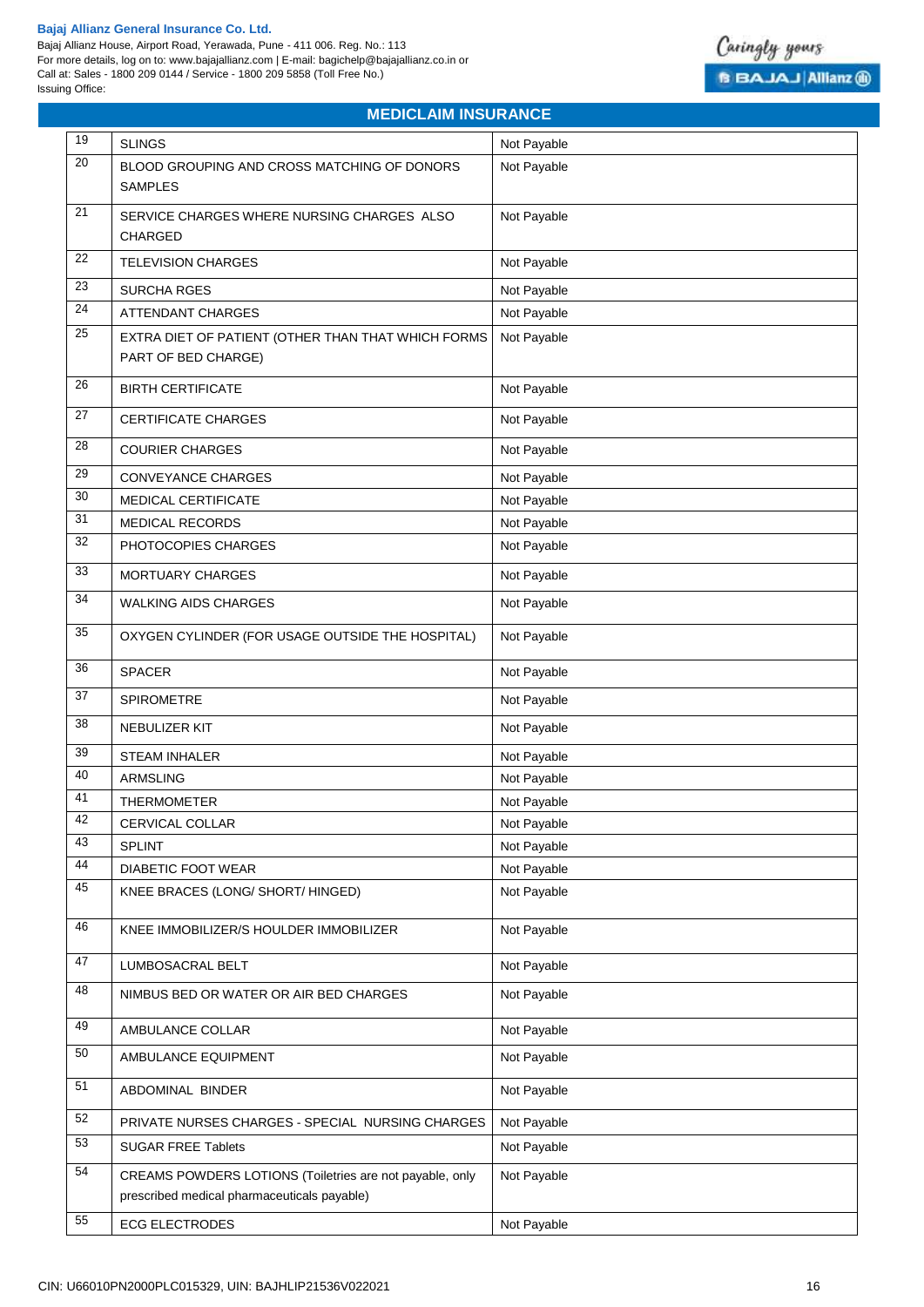Bajaj Allianz House, Airport Road, Yerawada, Pune - 411 006. Reg. No.: 113 For more details, log on to: www.bajajallianz.com | E-mail: bagichelp@bajajallianz.co.in or Call at: Sales - 1800 209 0144 / Service - 1800 209 5858 (Toll Free No.) Issuing Office:



# **MEDICLAIM INSURANCE**

| 56 | <b>GLOVES</b>                                                                    | Not Payable |
|----|----------------------------------------------------------------------------------|-------------|
| 57 | <b>NEBULISATION KIT</b>                                                          | Not Payable |
| 58 | ANY KIT WITH NO DETAILS MENTIONED [DELIVERY KIT,<br>ORTHOKIT, RECOVERY KIT, ETC] | Not Payable |
| 59 | KIDNEY TRAY                                                                      | Not Payable |
| 60 | <b>MASK</b>                                                                      | Not Payable |
| 61 | <b>OUNCE GLASS</b>                                                               | Not Payable |
| 62 | <b>OXYGEN MASK</b>                                                               | Not Payable |
| 63 | PELVIC TRACTION BELT                                                             | Not Payable |
| 64 | PAN CAN                                                                          | Not Payable |
| 65 | <b>TROLLY COVER</b>                                                              | Not Payable |
| 66 | UROMETER, URINE JUG                                                              | Not Payable |
| 68 | <b>VASOFIX SAFETY</b>                                                            | Not Payable |

## **List ll - ltems that are to be subsumed into Room Charges**

| S. No.          | Item                                       |
|-----------------|--------------------------------------------|
| $\mathbf{1}$    | BABY CHARGES (UNLESS SPECIFIED /INDICATED) |
| 2               | <b>HAND WASH</b>                           |
| 3               | <b>SHOE COVER</b>                          |
| $\overline{4}$  | <b>CAPS</b>                                |
| 5               | <b>CARDLE CHARGES</b>                      |
| 6               | <b>COMB</b>                                |
| $\overline{7}$  | EAU-DE-COLOGNE/ROOM FRESHNERS              |
| 8               | <b>FOOT COVER</b>                          |
| 9               | <b>GOWN</b>                                |
| 10              | <b>SLIPPERS</b>                            |
| 11              | <b>TISSUE PAPPER</b>                       |
| 12              | <b>TOOTH PASTE</b>                         |
| $\overline{13}$ | <b>TOOTH BRUSH</b>                         |
| 14              | <b>BED PAN</b>                             |
| 15              | <b>FACE MASK</b>                           |
| 16              | <b>FLEXI MASK</b>                          |
| 17              | <b>HAND HOLDER</b>                         |
| 18              | <b>SPUTUM CUP</b>                          |
| 19              | <b>DISINEFCTANT LOTIONS</b>                |
| 20              | <b>LUXURY TAX</b>                          |
| 21              | <b>HVAC</b>                                |
| 22              | <b>HOUSE KEEPING CHARGES</b>               |
| 23              | AIR CONDITIONER CHARGES                    |
| 24              | <b>IM IV INJECTION CHARGES</b>             |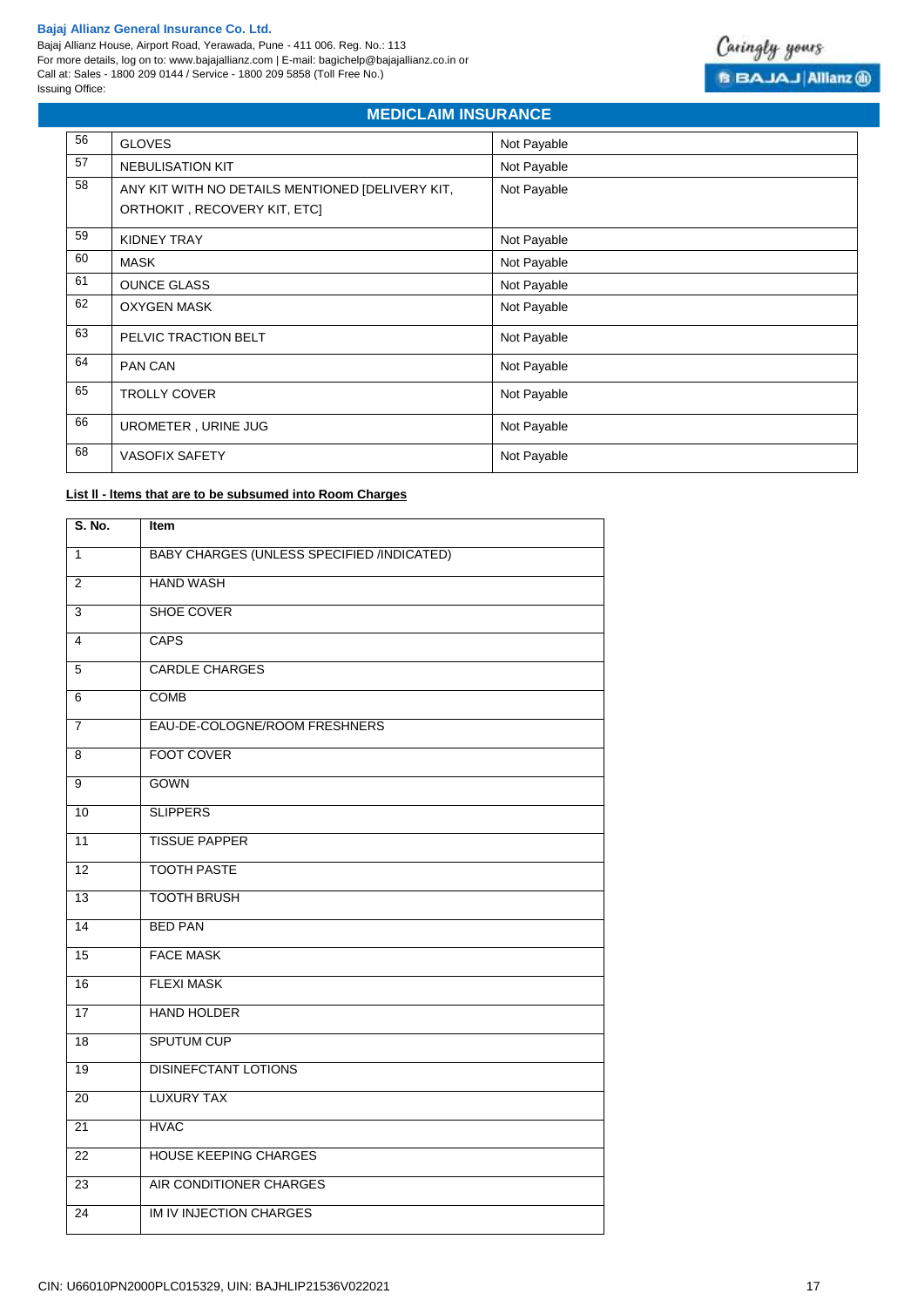Bajaj Allianz House, Airport Road, Yerawada, Pune - 411 006. Reg. No.: 113 For more details, log on to: www.bajajallianz.com | E-mail: bagichelp@bajajallianz.co.in or Call at: Sales - 1800 209 0144 / Service - 1800 209 5858 (Toll Free No.) Issuing Office:



# **MEDICLAIM INSURANCE**

| 25 | <b>CLEAN SHEET</b>                                  |
|----|-----------------------------------------------------|
| 26 | BLANKET/WARMER BLANKET                              |
| 27 | <b>ADMISSION KIT</b>                                |
| 28 | DIABETIC CHART CHARGES                              |
| 29 | DOCUMENTATION CHARGES/ADMINISTRATIVE EXPENSES       |
| 30 | DISCHARGE PROCEDURE CHARGES                         |
| 31 | DAILY CHART CHARGES                                 |
| 32 | ENTRANCE PASS / VISITORS PASS CHARGES               |
| 33 | EXPENSES RELATED TO PRESCRIPTION ON DISCHARGE       |
| 34 | FILE OPENING CHARGES                                |
| 35 | INCTDENTAL EXPENSES / MtSC. CHARGES (NOT EXPLATNED) |
| 36 | PATIENT IDENTIFICATION BAND / NAME TAG              |
| 37 | PULSEOXYMETER CHARGES                               |

## **List lll- ltems that are to be subsumed into Procedure Charges**

| S. No.          | <b>Item</b>                                        |
|-----------------|----------------------------------------------------|
| $\mathbf{1}$    | <b>HAIR REMOVAL CREAM</b>                          |
| 2               | DISPOSABLES RAZORS CHARGES (for site preparations) |
| $\overline{3}$  | <b>EYE PAD</b>                                     |
| 4               | <b>EYE SHEILD</b>                                  |
| 5               | <b>CAMERA COVER</b>                                |
| 6               | <b>DVD, CD CHARGES</b>                             |
| $\overline{7}$  | <b>GAUSE SOFT</b>                                  |
| 8               | <b>GAUZE</b>                                       |
| 9               | WARD AND THEATRE BOOKING CHARGES                   |
| $\overline{10}$ | ARTHROSCOPE AND ENDOSCOPY INSTRUMENTS              |
| 11              | MICROSCOPE COVER                                   |
| 12              | SURGICAL BLADES, HARMONICSCALPEL, SHAVER           |
| $\overline{13}$ | <b>SURGICAL DRILL</b>                              |
| 14              | <b>EYE KIT</b>                                     |
| $\overline{15}$ | <b>EYE DRAPE</b>                                   |
| 16              | <b>X-RAY FILM</b>                                  |
| 17              | <b>BOYLES APPARATUS CHARGES</b>                    |
| $\overline{18}$ | <b>COTTON</b>                                      |
| $\overline{19}$ | <b>COTTON BANDAGE</b>                              |
| $\overline{20}$ | <b>SURGICAL TAPE</b>                               |
| $\overline{21}$ | <b>APRON</b>                                       |
| $\overline{22}$ | <b>TORNIQUET</b>                                   |
| 23              | ORTHOBUNDLE, GYNAEC BUNDLE                         |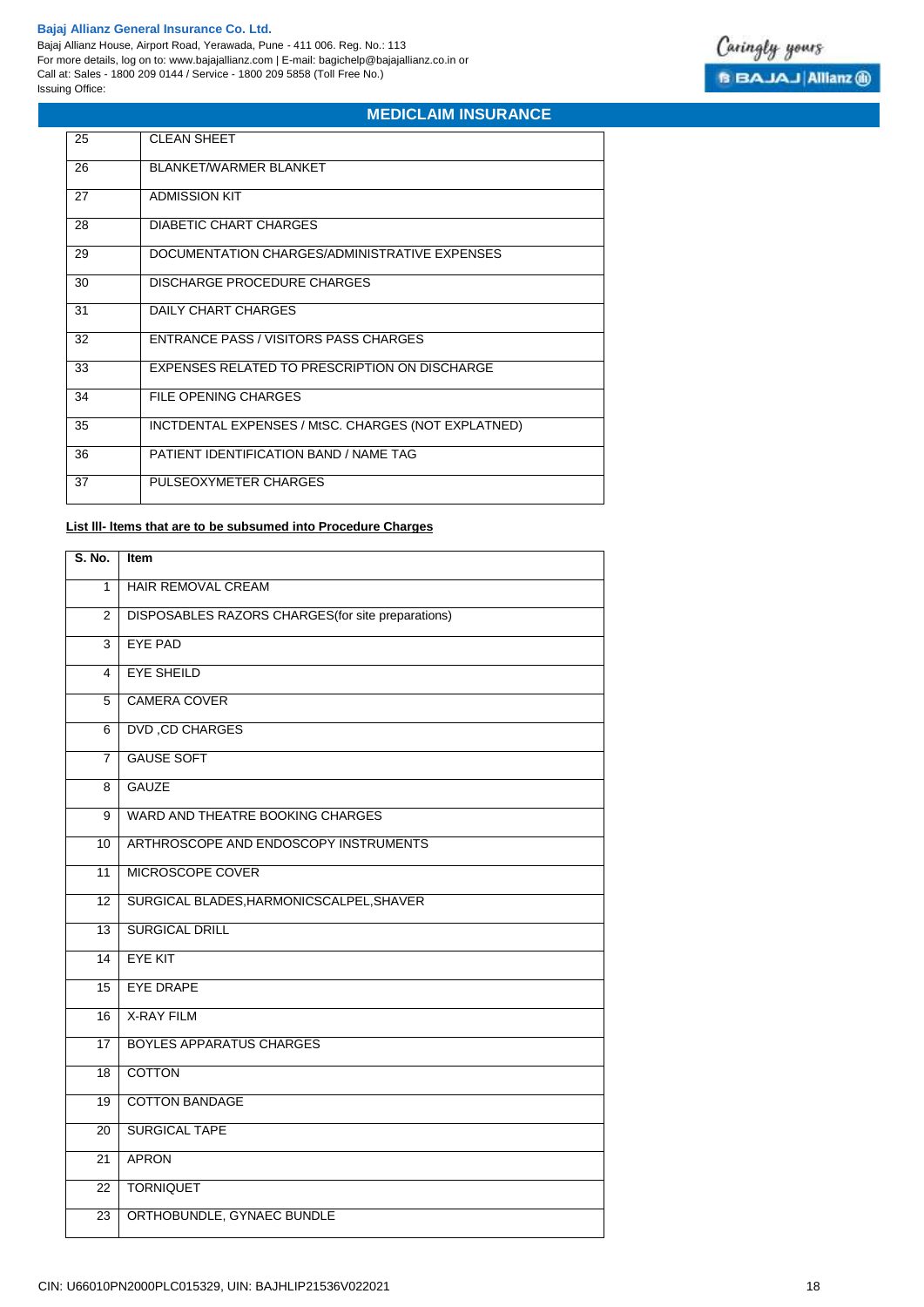Bajaj Allianz House, Airport Road, Yerawada, Pune - 411 006. Reg. No.: 113 For more details, log on to: www.bajajallianz.com | E-mail: bagichelp@bajajallianz.co.in or Call at: Sales - 1800 209 0144 / Service - 1800 209 5858 (Toll Free No.) Issuing Office:



## **MEDICLAIM INSURANCE**

# **List lV - ltems that are to be subsumed into costs of treatment**

| <b>S. No.</b>  | <b>Item</b>                                                    |
|----------------|----------------------------------------------------------------|
| $\mathbf{1}$   | ADMISSION/REGISTRATION CHARGES                                 |
| 2              | HOSPITALIZATION FOR EVALUATION/DIAGNOSTIC PURPOSE              |
| 3              | URINE CONTAINER                                                |
| 4              | BLOOD RESERVATION CHARGES AND ANTE NATAL BOOKING CHARGES       |
| 5              | <b>BIPAP MACHINE</b>                                           |
| 6              | <b>CPAP/CAPD EQUIPMENTS</b>                                    |
| $\overline{7}$ | <b>INFUSION PUMP-COST</b>                                      |
| 8              | HYDROGEN PERPOXIDE\SPIRIT\DISINFECTION ETC                     |
| 9              | NUTTRITION PLANNING CHARGES - DIETICIAN CHARGES - DIET CHARGES |
| 10             | <b>HIV KIT</b>                                                 |
| 11             | ANTISEPTIC MOUTHWASH                                           |
| 12             | <b>LOZENGES</b>                                                |
| 13             | <b>MOUTH PAINT</b>                                             |
| 14             | <b>VACCINATION CHARGES</b>                                     |
| 15             | <b>ALCOHOL SWABES</b>                                          |
| 16             | <b>SCRUB SOLUTION / STERILLIUM</b>                             |
| 17             | <b>GLUCOMETER &amp; STRIPS</b>                                 |
| 18             | <b>URINE BAG</b>                                               |

## **ICD specific for Mental Illness**

| <b>ICD Codes</b> | <b>ICD Description</b>                                                             |
|------------------|------------------------------------------------------------------------------------|
| F <sub>0</sub>   | Dementia in Alzheimer disease                                                      |
| F <sub>02</sub>  | Dementia in other diseases classified elsewhere                                    |
| F <sub>0</sub> 3 | Unspecified dementia                                                               |
| F <sub>05</sub>  | Delirium, not induced by alcohol and other psychoactive substances                 |
| F07              | Personality and behavioural disorders due to brain disease, damage and dysfunction |
| F <sub>09</sub>  | Unspecified organic or symptomatic mental disorder                                 |
| F <sub>20</sub>  | Schizophrenia                                                                      |
| F <sub>21</sub>  | Schizotypal disorder                                                               |
| F <sub>22</sub>  | Persistent delusional disorders                                                    |
| F <sub>23</sub>  | Acute and transient psychotic disorders                                            |
| F <sub>24</sub>  | Induced delusional disorder                                                        |
| F <sub>25</sub>  | Schizoaffective disorders                                                          |
| F31              | Bipolar affective disorder                                                         |
| F32              | Depressive episode                                                                 |
| F33              | Recurrent depressive disorder                                                      |
| F40              | Phobic anxiety disorders                                                           |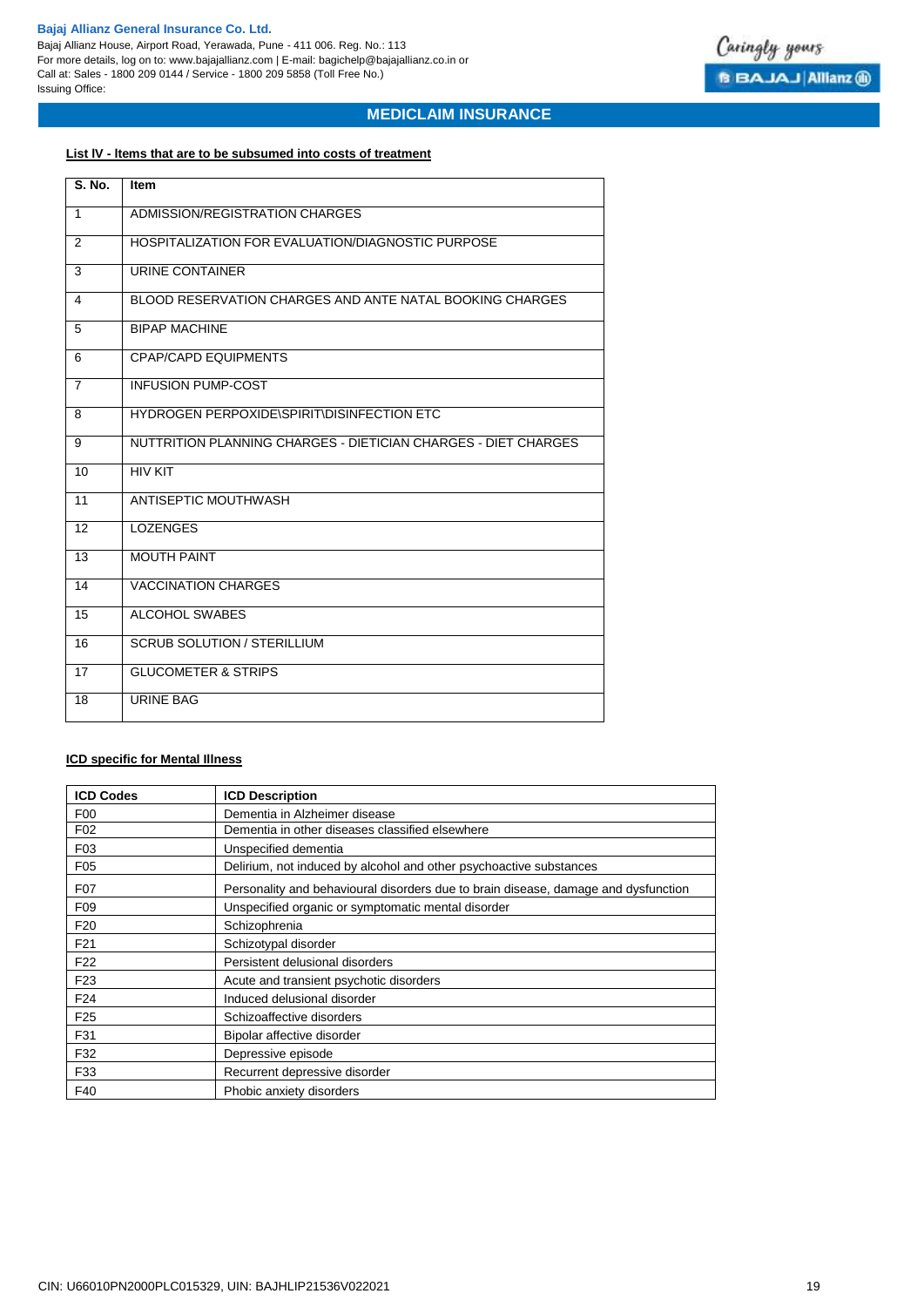

# **MEDICLAIM INSURANCE**

## **Annexure III: Contact details of the Ombudsman offices**

| <b>Office Details</b>                                                                                                                                                                                                                                                                             | <b>Jurisdiction of Office</b><br><b>Union Territory, District)</b>                                                                                           |
|---------------------------------------------------------------------------------------------------------------------------------------------------------------------------------------------------------------------------------------------------------------------------------------------------|--------------------------------------------------------------------------------------------------------------------------------------------------------------|
| <b>AHMEDABAD -</b><br>Insurance Ombudsman<br>Office of the Insurance Ombudsman,<br>Jeevan Prakash Building, 6th floor,<br>Tilak Marg, Relief Road,<br>AHMEDABAD - 380 001.<br>Tel.: 079 - 25501201/02/05/06<br>Email: bimalokpal.ahmedabad@cioins.co.in                                           | Gujarat, Dadra & Nagar Haveli, Daman and Diu                                                                                                                 |
| <b>BENGALURU -</b><br>Insurance Ombudsman<br>Office of the Insurance Ombudsman,<br>Jeevan Soudha Building, PID No. 57-27-N-19<br>Ground Floor, 19/19, 24th Main Road,<br>JP Nagar, Ist Phase, Bengaluru - 560 078.<br>Tel.: 080 - 26652048 / 26652049<br>Email: bimalokpal.bengaluru@cioins.co.in | Karnataka.                                                                                                                                                   |
| <b>BHOPAL-</b><br>Insurance Ombudsman<br>Office of the Insurance Ombudsman.<br>Janak Vihar Complex, 2nd Floor,<br>6, Malviya Nagar, Opp. Airtel Office,<br>Near New Market, Bhopal - 462 003.<br>Tel.: 0755 - 2769201 / 2769202<br>Email: bimalokpal.bhopal@cioins.co.in                          | Madhya Pradesh<br>Chattisgarh.                                                                                                                               |
| <b>BHUBANESHWAR-</b><br>Insurance Ombudsman<br>Office of the Insurance Ombudsman,<br>62, Forest park,<br>Bhubaneswar - 751 009.<br>Tel.: 0674 - 2596461 /2596455<br>Email: bimalokpal.bhubaneswar@cioins.co.in                                                                                    | Orissa.                                                                                                                                                      |
| <b>CHANDIGARH -</b><br>Insurance Ombudsman<br>Office of the Insurance Ombudsman,<br>S.C.O. No. 101, 102 & 103, 2nd Floor,<br>Batra Building, Sector 17 - D,<br>Chandigarh $-$ 160 017.<br>Tel.: 0172 - 2706196 / 2706468<br>Email: bimalokpal.chandigarh@cioins.co.in                             | Punjab, Haryana (excluding Gurugram, Faridabad, Sonepat and<br>Bahadurgarh), Himachal Pradesh, Union Territories of Jammu &<br>Kashmir, Ladakh & Chandigarh. |
| <b>CHENNAI-</b><br>Insurance Ombudsman<br>Office of the Insurance Ombudsman,<br>Fatima Akhtar Court, 4th Floor, 453,<br>Anna Salai, Teynampet,<br>CHENNAI - 600 018.<br>Tel.: 044 - 24333668 / 24335284<br>Email: bimalokpal.chennai@cioins.co.in                                                 | Tamil Nadu, PuducherryTown and Karaikal (which are part of Puducherry)                                                                                       |
| DELHI-<br>Insurance Ombudsman<br>Office of the Insurance Ombudsman,<br>2/2 A, Universal Insurance Building,<br>Asaf Ali Road,<br>New Delhi - 110 002.                                                                                                                                             | Delhi & following Districts of Haryana - Gurugram, Faridabad, Sonepat &<br>Bahadurgarh.                                                                      |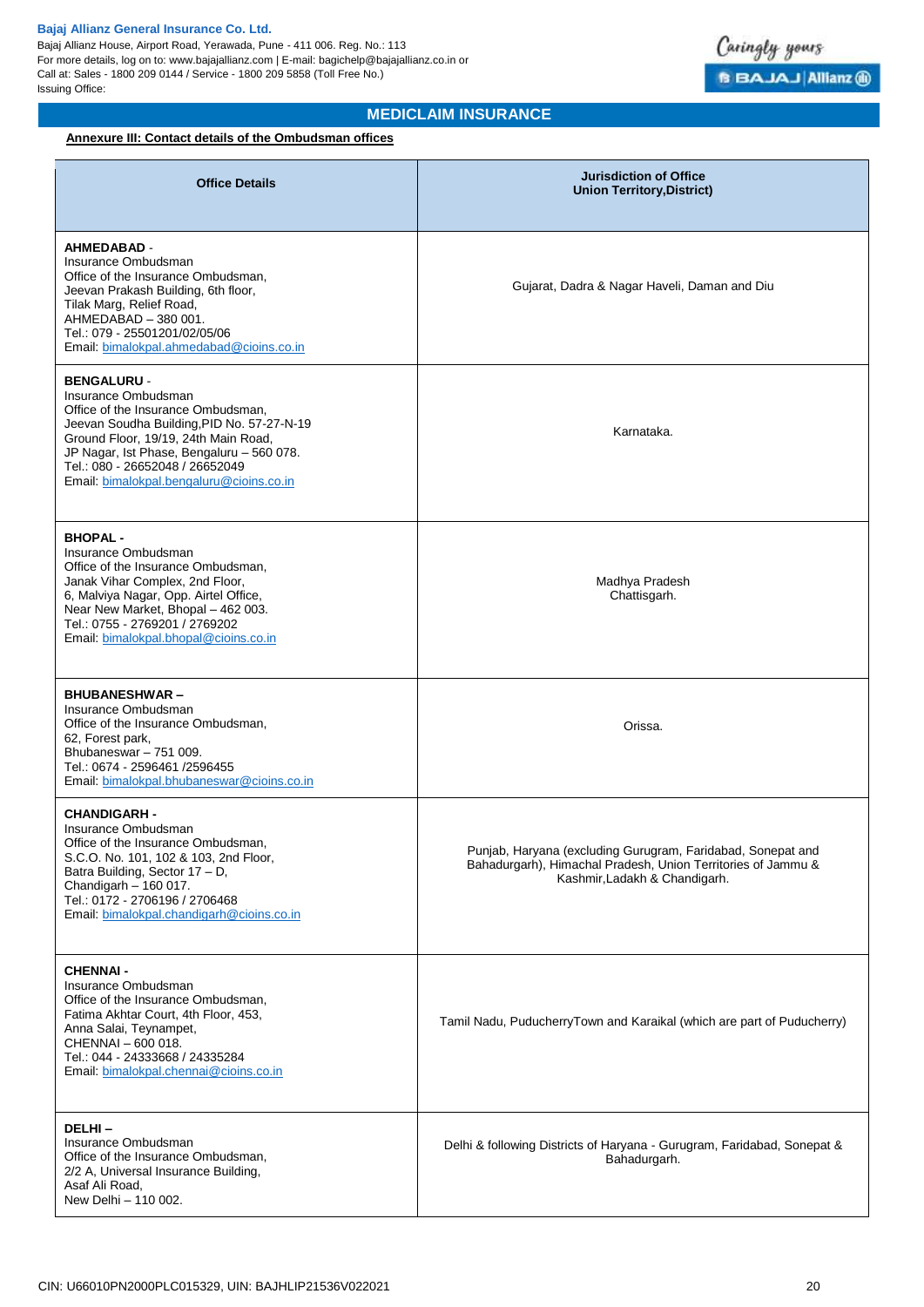Bajaj Allianz House, Airport Road, Yerawada, Pune - 411 006. Reg. No.: 113 For more details, log on to: www.bajajallianz.com | E-mail: bagichelp@bajajallianz.co.in or Call at: Sales - 1800 209 0144 / Service - 1800 209 5858 (Toll Free No.) Issuing Office:



| <b>Office Details</b>                                                                                                                                                                                                                                                             | <b>Jurisdiction of Office</b><br><b>Union Territory, District)</b>                                                                                                                                                                                                                                                                                                                                                                                                                          |
|-----------------------------------------------------------------------------------------------------------------------------------------------------------------------------------------------------------------------------------------------------------------------------------|---------------------------------------------------------------------------------------------------------------------------------------------------------------------------------------------------------------------------------------------------------------------------------------------------------------------------------------------------------------------------------------------------------------------------------------------------------------------------------------------|
| Tel.: 011 - 23232481/23213504<br>Email: bimalokpal.delhi@cioins.co.in                                                                                                                                                                                                             |                                                                                                                                                                                                                                                                                                                                                                                                                                                                                             |
| <b>GUWAHATI-</b><br>Insurance Ombudsman<br>Office of the Insurance Ombudsman,<br>Jeevan Nivesh, 5th Floor,<br>Nr. Panbazar over bridge, S.S. Road,<br>Guwahati - 781001(ASSAM).<br>Tel.: 0361 - 2632204 / 2602205<br>Email: bimalokpal.guwahati@cioins.co.in                      | Assam, Meghalaya, Manipur, Mizoram, Arunachal Pradesh, Nagaland and<br>Tripura.                                                                                                                                                                                                                                                                                                                                                                                                             |
| <b>HYDERABAD -</b><br>Insurance Ombudsman<br>Office of the Insurance Ombudsman,<br>6-2-46, 1st floor, "Moin Court",<br>Lane Opp. Saleem Function Palace,<br>A. C. Guards, Lakdi-Ka-Pool, Hyderabad - 500 004.<br>Tel.: 040 - 23312122<br>Email: bimalokpal.hyderabad@cioins.co.in | Andhra Pradesh, Telangana, Yanam and part of Union Territory of<br>Puducherry.                                                                                                                                                                                                                                                                                                                                                                                                              |
| <b>JAIPUR -</b><br>Insurance Ombudsman<br>Office of the Insurance Ombudsman,<br>Jeevan Nidhi - II Bldg., Gr. Floor,<br>Bhawani Singh Marg,<br>Jaipur - 302 005.<br>Tel.: 0141 - 2740363<br>Email: bimalokpal.jaipur@cioins.co.in                                                  | Rajasthan.                                                                                                                                                                                                                                                                                                                                                                                                                                                                                  |
| <b>ERNAKULAM-</b><br>Insurance Ombudsman<br>Office of the Insurance Ombudsman,<br>2nd Floor, Pulinat Bldg.,<br>Opp. Cochin Shipyard, M. G. Road,<br>Ernakulam - 682 015.<br>Tel.: 0484 - 2358759 / 2359338<br>Email: bimalokpal.ernakulam@cioins.co.in                            | Kerala, Lakshadweep, Mahe-a part of Union Territory of Puducherry.                                                                                                                                                                                                                                                                                                                                                                                                                          |
| KOLKATA -<br>Insurance Ombudsman<br>Office of the Insurance Ombudsman,<br>Hindustan Bldg. Annexe, 4th Floor,<br>4, C.R. Avenue,<br>KOLKATA - 700 072.<br>Tel.: 033 - 22124339 / 22124340<br>Email, bimalokpal, kolkata@cioins.co.in                                               | West Bengal, Sikkim, Andaman & Nicobar Islands.                                                                                                                                                                                                                                                                                                                                                                                                                                             |
| <b>LUCKNOW-</b><br>Insurance Ombudsman<br>Office of the Insurance Ombudsman,<br>6th Floor, Jeevan Bhawan, Phase-II,<br>Nawal Kishore Road, Hazratganj,<br>Lucknow - 226 001.<br>Tel.: 0522 - 2231330 / 2231331<br>Email: bimalokpal.lucknow@cioins.co.in                          | Districts of Uttar Pradesh: Lalitpur, Jhansi, Mahoba, Hamirpur, Banda,<br>Chitrakoot, Allahabad, Mirzapur, Sonbhabdra, Fatehpur, Pratapgarh,<br>Jaunpur, Varanasi, Gazipur, Jalaun, Kanpur, Lucknow, Unnao, Sitapur,<br>Lakhimpur, Bahraich, Barabanki, Raebareli, Sravasti, Gonda, Faizabad,<br>Amethi, Kaushambi, Balrampur, Basti, Ambedkarnagar, Sultanpur,<br>Maharajgang, Santkabirnagar, Azamgarh, Kushinagar, Gorkhpur, Deoria,<br>Mau, Ghazipur, Chandauli, Ballia, Sidharathnagar |
| <b>MUMBAI-</b><br>Insurance Ombudsman<br>Office of the Insurance Ombudsman,<br>3rd Floor, Jeevan Seva Annexe,<br>S. V. Road, Santacruz (W),<br>Mumbai - 400 054.                                                                                                                  | Goa, Mumbai Metropolitan Region (excluding Navi Mumbai & Thane).                                                                                                                                                                                                                                                                                                                                                                                                                            |